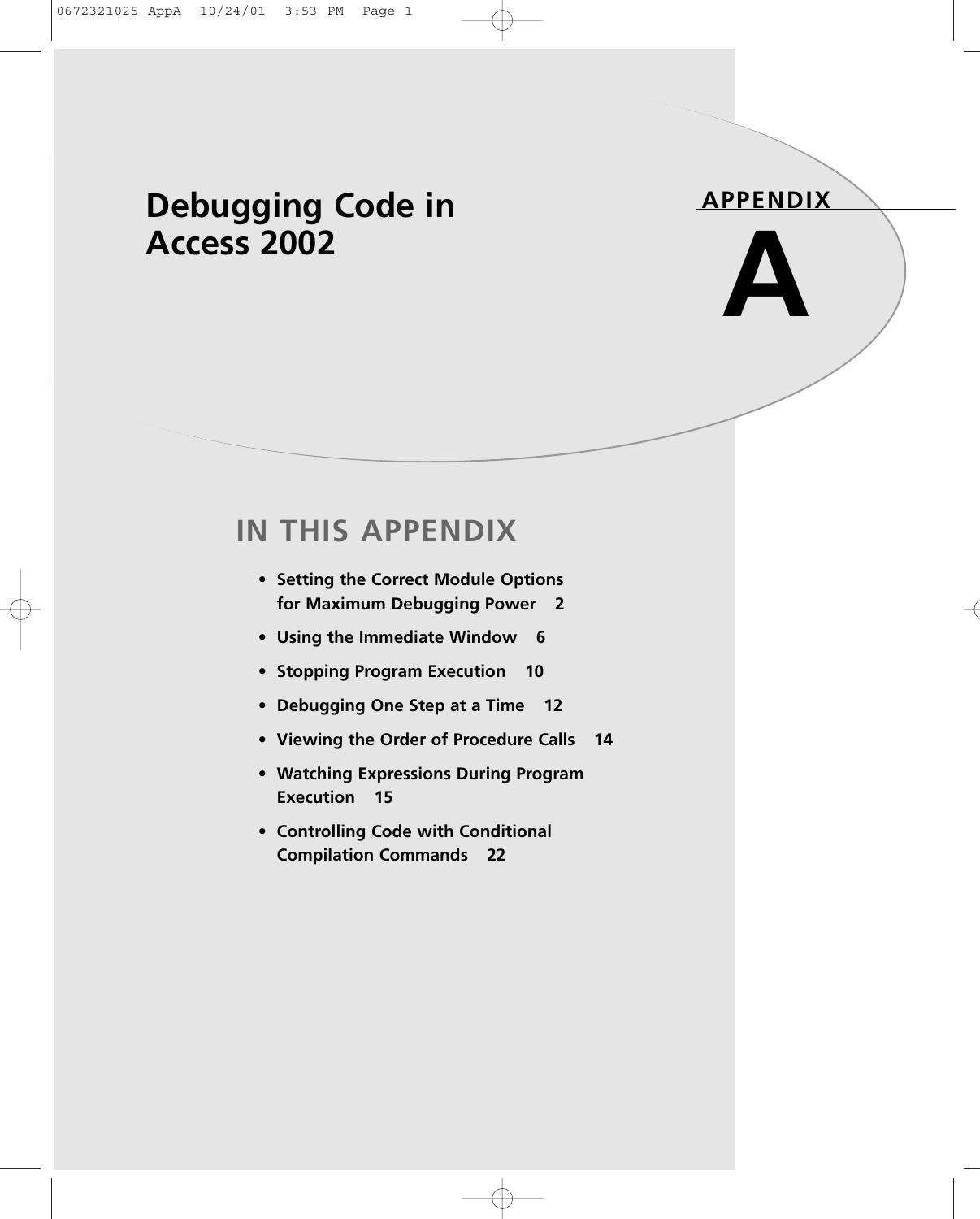2

#### Appendixes for Web Site **PART VI**

While creating an application, you can spend much time and effort trying to figure out those bugs that creep into the system. These bugs can greatly slow down the completion of the application.

This appendix discusses the Access 2002 tools that handle bugs and examine code while creating an application. Mainly because of the Visual Basic Editor (VBE), debugging changed in Access 2000 from previous versions. Although the available commands remain the same as they were in earlier versions (with new ones added as of Access 2000), the way to use the commands changed.

### **Setting the Correct Module Options for Maximum Debugging Power**

The Access VBA environment includes the same editor as other Office products, as well as Visual Basic. Because the VBE is in its own MDI space, you must go to the editor to set the coding environment options.

To change or view the settings of the VBA environment, use the Options dialog for VBA. For example, to change the color of a code line with a syntax error in it, follow these steps:

- 1. Create a new database, or open an existing one.
- 2. Press Alt+F11 to open the Visual Basic Editor.
- 3. From the Tools menu, choose Options. The VBA Options dialog appears, with the following tabbed pages: Editor, Editor Format, General, and Docking.
- 4. On the Editor Format page, select Syntax Error Text from the Code Colors list box (see Figure A.1).

| <b>Options</b>                                                                                                                                                                | $\vert x \vert$                                 |
|-------------------------------------------------------------------------------------------------------------------------------------------------------------------------------|-------------------------------------------------|
| Editor Format   General   Docking  <br>Editor<br>Code Colors<br>Normal Text<br>Selection Text<br>Syntax Error Text<br>Execution Point Text<br>Breakpoint Text<br>Comment Text | Font:<br>Courier New (Western) -<br>Size:<br>10 |
| 회<br>Keyword Text<br>Foreground: Background: Indicator:<br>Auto - Auto<br>$\vert \cdot \vert$                                                                                 | Margin Indicator Bar<br>Sample<br>ABCXYZabcxyz  |
| <b>OK</b>                                                                                                                                                                     | Cancel<br>Help                                  |

#### **FIGURE A.1**

*The Editor Format page in the Options dialog contains a number of options used for debugging purposes.*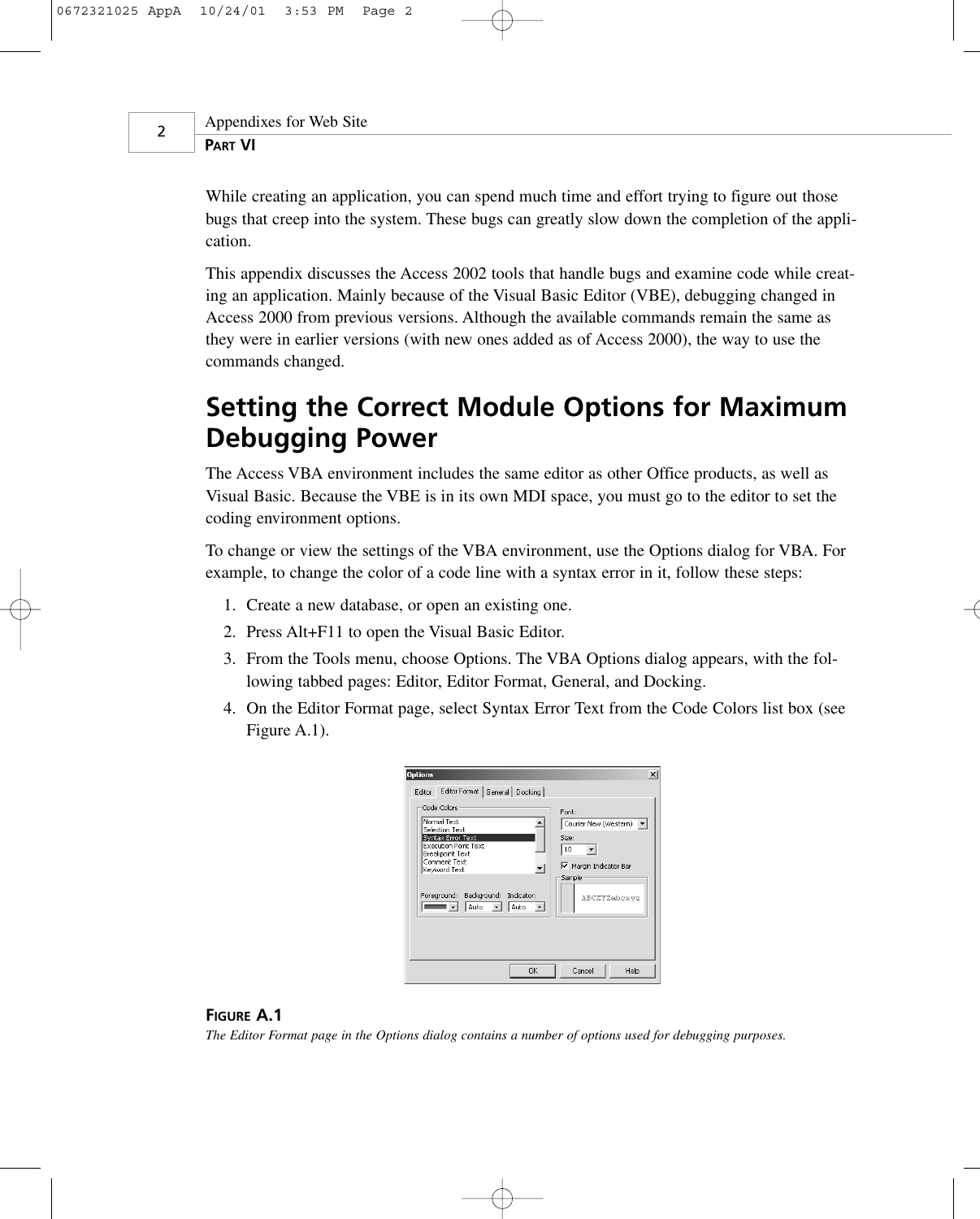0672321025 AppA 10/24/01 3:53 PM Page 3

Setting the color of code items is one of many ways to set up the application environment for maximum debugging power. The advantage of coloring code is that you can tell what's happening with different parts of the code. Red, for example, denotes a syntax error.

Table A.1 lists the various commands and their default color settings. The Foreground and Background columns refer to the specific code line discussed. VBA uses color along the left side of the module editor, called a *margin indicator*, to help point out various commands that have been placed in the module editor.

| Text Area              | Foreground  | <b>Background</b> | Indicator   |
|------------------------|-------------|-------------------|-------------|
| Normal                 | Automatic   | Automatic         | Automatic   |
| Selection              | Automatic   | Automatic         | Automatic   |
| Syntax Error           | Light Red   | Automatic         | Automatic   |
| <b>Execution Point</b> | Automatic   | Dark Yellow       | Dark Yellow |
| <b>Breakpoint</b>      | White       | Dark Red          | Dark Red    |
| Comment                | Light Green | Automatic         | Automatic   |
| Keyword                | Dark Blue   | Automatic         | Automatic   |
| Identifier             | Automatic   | Automatic         | Automatic   |
| <b>Bookmark</b>        | Automatic   | Automatic         | Cyan        |
| Call Return            | Automatic   | Automatic         | Light Green |

#### **TABLE A.1** Default Colors for Various Code Syntax

#### **NOTE**

When a color is set to Automatic, Access uses the setting for the default Windows system colors.

#### **TIP**

Notice that one of the colors is for Bookmark. Bookmarks are used to tag code lines that you want to remember later for whatever reason. This feature is very useful in big chunks of code. A square with rounded corners appears in the margin indicator bar. You can use the selections on the Edit menu for Bookmark (toggle), Next Bookmark, Previous Bookmark, and Clear All Bookmarks. Bookmarks disappear when you close the database.

3

**A**

**I** 

**ACCESS**

**2002**

**DEBUGGING**

**CODE**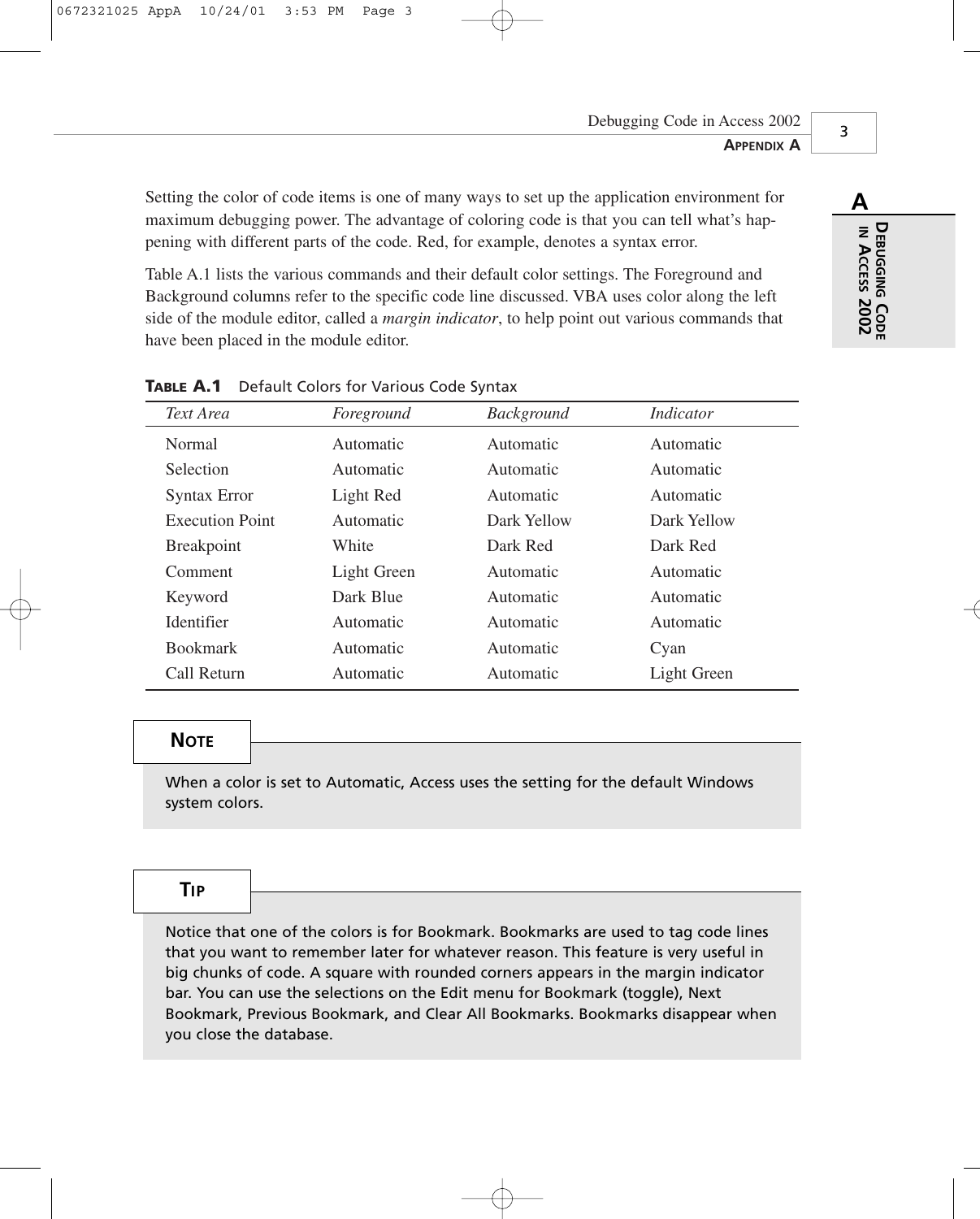4

Appendixes for Web Site **PART VI**

> Other useful coding options are found on the different pages in the Options dialog. From the Editor page, you have these code settings:

- **Auto Syntax Check.** When selected, this option makes Access generate an error with a message box while you type code lines. The message box doesn't appear unless an error exists after you complete a line and press Enter. It's recommended that you leave this option set to its default (on) when starting out with VBA, and then turn it off when you are comfortable with recognizing syntax errors.
- **Require Variable Declaration.** When enabled, this option places the *Option Explicit* statement in the Declarations section of any new modules created. It doesn't affect previously created modules. It's recommended that you change this option from its default (off) to on.

#### **TIP**

If you turn on Require Variable Declaration and use *Option Explicit* in each module, you'll save countless hours of searching for misspelled variables. For more information on explicit versus implicit variable declarations, refer to the book's Chapter 2, "Coding in Access 2002 with VBA."

- **Auto List Members.** Selecting this option causes a list of possible options (that is, properties and methods) to appear when you're building a statement in code.
- **Auto Quick Info.** With this option on, function syntax appears below the code line on which you're working. This will reflect the function, statement, or object you're now typing. This also includes user-defined procedures.
- **Auto Data Tips.** By setting this option to true, you will see the value of the variable you have the cursor over when in a break of program execution.

#### **TIP**

The preceding three options have the dumb name of *IntelliSense* but are very hot. Auto Data Tips in particular are great because you don't have to highlight values and click Quick Watch. All you do is place the cursor over the variable name to examine it (see Figure A.2).

• **Auto Indent.** This option indents code automatically to enhance readability for debugging and maintaining code. It's recommended that you leave this option set to its default (on).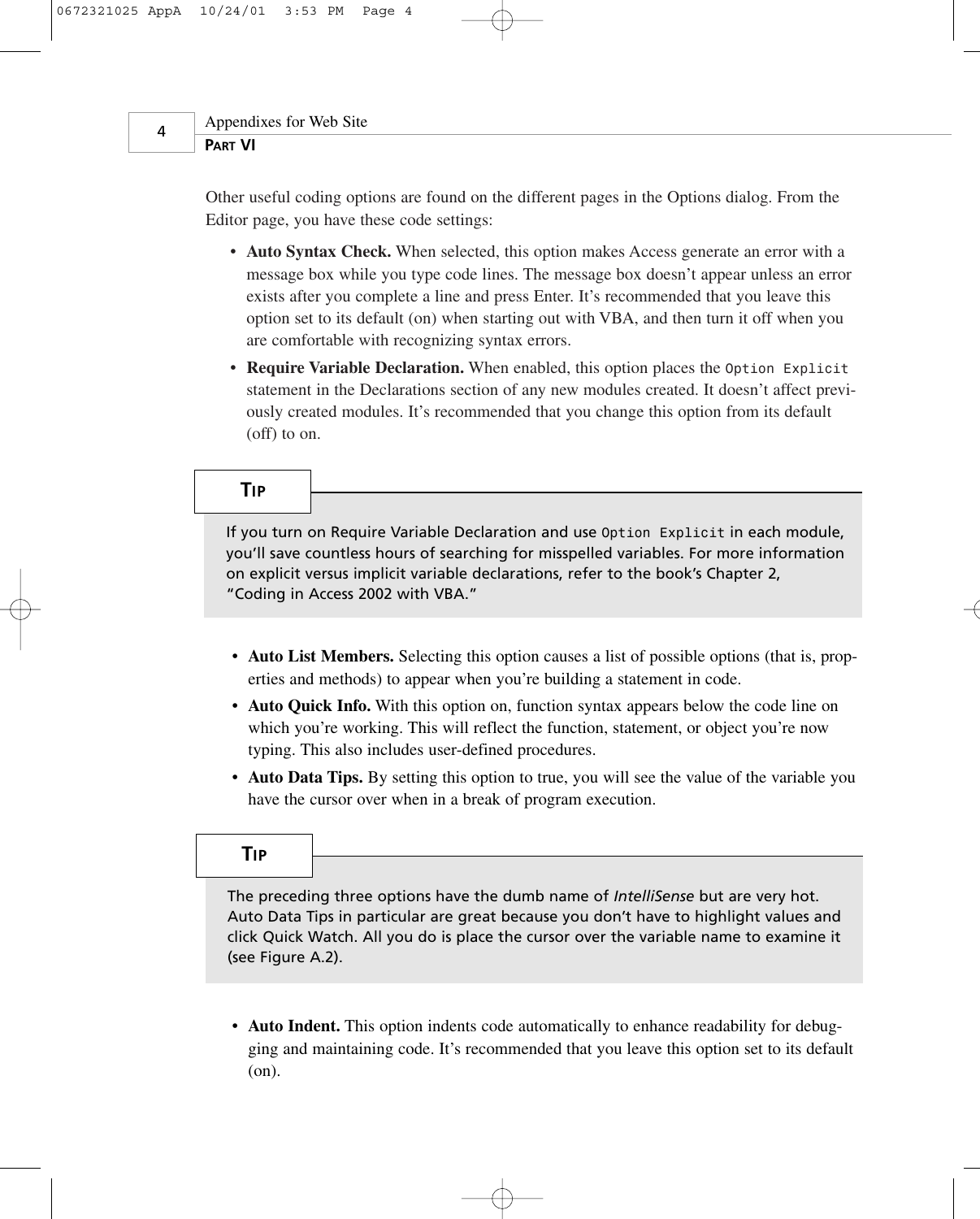#### **APPENDIX A**





**A DEBUGGING CODE I ACCESS 2002**

#### **FIGURE A.2**

*Looking at variables such as pstrBackEndPath is a breeze with the Auto Data Tips option.*

The rest of the commands that affect the debugging environment are on the General page (see Figure A.3):

- **Notify Before State Loss.** Enable this option to specify whether you want Access to tell you when your variables will be reset at the module level when a running project is halted.
- **Error Trapping.** These three options let you choose when you want Access to break on errors that can occur in your code:

| Break on All<br>Errors              | Has Access break on all errors that<br>occur on the line where it occurs. This<br>includes whether error handlers are<br>active or the code is in a class module. |
|-------------------------------------|-------------------------------------------------------------------------------------------------------------------------------------------------------------------|
| Break in Class<br>Module            | Has Access break in class modules. If this option<br>isn't specified, the line that calls a property or<br>method of the class module will display the error.     |
| Break on<br><b>Unhandled Errors</b> | Causes Access to break on errors that<br>don't have an error handler already in use.                                                                              |

• **Compile on Demand.** This option, enabled by default, keeps Access from compiling the entire potential call tree when you start up a form. VBA compiles only as you call various functions.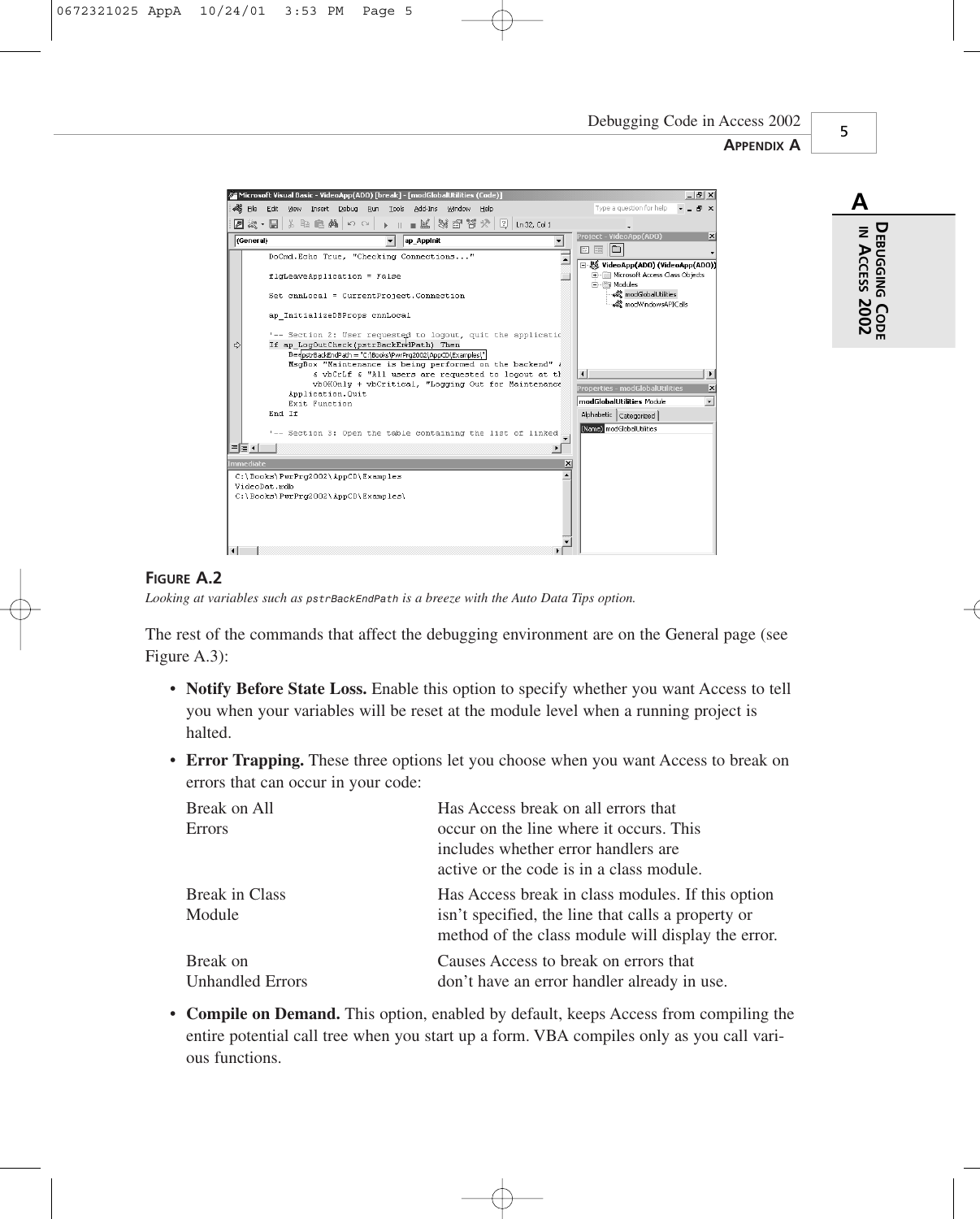| Appendixes for Web Site |
|-------------------------|
| <b>PART VI</b>          |

• **Background Compile.** By selecting this option, Access will compile any uncompiled code when Access's processes are idle.

| Editor   Editor Format General   Docking<br>Form Grid Settings | Edit and Continue                                                    |
|----------------------------------------------------------------|----------------------------------------------------------------------|
| V Show Grid                                                    | Notify Before State Loss                                             |
| Grid Units: Points<br>Width:<br>6<br>6<br>Height:              | Error Trapping<br>C Break on All Errors<br>C Break in Class Module   |
| Alian Controls to Grid                                         | 6 Break on Unhandled Errors                                          |
| Show ToolTips<br>√ Collapse Proj. Hides Windows                | Compile<br><b>▽</b> Compile On Demand<br><b>▽</b> Background Compile |
|                                                                |                                                                      |

#### **FIGURE WEB A.3**

*The options on the right side of this page can affect the debugging process.*

#### **NOTE**

To ensure that no compile errors are lurking in obscure forms, choose Compile *Project\_Name* from the Debug menu while in the module editor before distributing a system. Also, because Access doesn't have to compile the code during runtime while in production, the application performs better. You should also select Save from the File menu to save the project after compiling.

### **Using the Immediate Window**

The VBE Immediate window has a number of features that allow you to follow code and to examine expressions in a number of different ways. By using the Immediate window, you can print data and reassign values to variables and Access objects, which come in handy as you debug your application. To bring the Immediate window up while in the VBE, open the View menu and choose Immediate window.

#### **TIP**

Press Ctrl+G anywhere in your application to bring up the VBE Immediate window.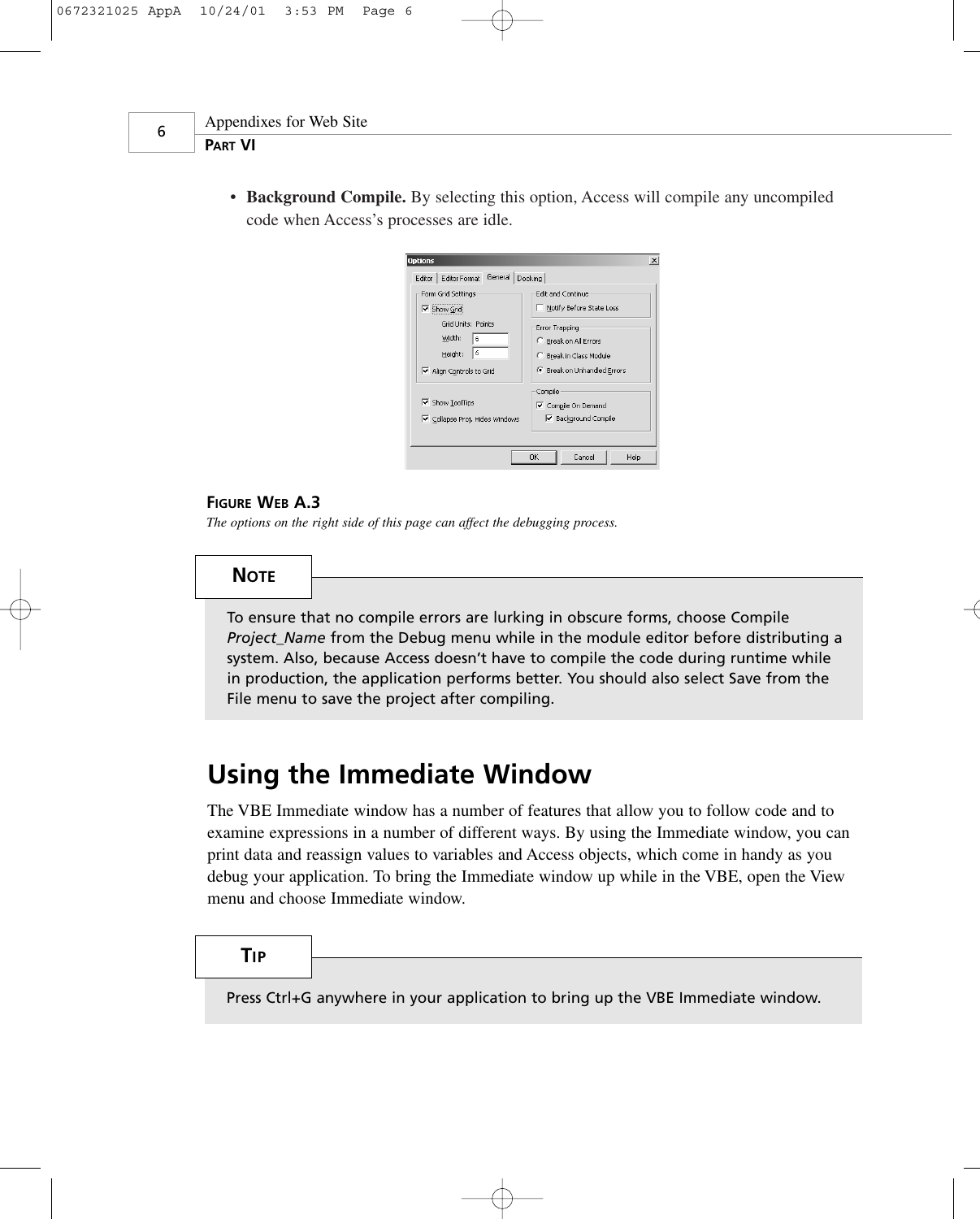### **Printing Data to the Immediate Window From Your Application**

You can print information to the Immediate window by using the *Print* method available on the *Debug* object. When a code line uses the *Debug.Print* method, it prints the data to the Immediate window, even if the window isn't open. The next time you open the window, the text will be there. Figure A.4 shows how to include the *Debug.Print* method in your code, as well as the output in the Immediate window.

| .<br>[Microsoft Visual Basic - VideoApp(ADO) [break] - [modGlo <u>balUtilities (Code)</u> ] | $- P $ $\times$                                                   |
|---------------------------------------------------------------------------------------------|-------------------------------------------------------------------|
| Edit View Insert Debug Run Tools Add-Ins Window Help<br>File                                | Type a question for help<br>ĐХ.                                   |
| ▶    ■ 24   36 전 경 소   5<br>※▼国 & 毛毛角 の ○                                                   |                                                                   |
|                                                                                             | Project - VideoApp(ADO)<br>$\overline{\mathsf{x}}$                |
| (General)<br>ap_InitializeDBProps                                                           | Eal                                                               |
|                                                                                             | 日 然 VideoApp(ADO) (VideoApp(ADO))                                 |
| Sub ap InitializeDBProps(cnnLocal As ADODB.Connection)                                      | E-Fill Microsoft Access Class Objects                             |
|                                                                                             | <b>FI-Ex Modules</b>                                              |
| Dim rstDBProps As New ADODB. Recordset                                                      | √☆ modGlobalUtilities                                             |
| rstDBProps.Open "ztblDatabaseProperties", cnnLocal                                          |                                                                   |
|                                                                                             |                                                                   |
| pstrAppPath = CurrentProject.Path                                                           |                                                                   |
| pstrBackEndName = rstDBProps!BackEndName                                                    |                                                                   |
| pstrBackEndPath = rstDBProps!LastBackEndPath                                                |                                                                   |
| Debug. Print pstrAppPath                                                                    | $\ddot{\phantom{1}}$                                              |
| Debug. Print pstrBackEndName                                                                | $\overline{\mathbf{x}}$<br><b>Properties - modGlobalUtilities</b> |
| Debug. Print pstrBackEndPath                                                                | modGlobalUtilities Module<br>$\overline{\phantom{a}}$             |
| rstDBProps.Close<br>$\bullet$                                                               | Alphabetic   Categorized                                          |
| End Sub                                                                                     | (Name) modGlobalUtilities                                         |
|                                                                                             |                                                                   |
| $\mathbf{F}$<br>된동 4                                                                        |                                                                   |
| <b>Immediate</b><br>×                                                                       |                                                                   |
| C:\Books\PwrPrq2002\AppCD\Examples                                                          |                                                                   |
| VideoDat.mdb                                                                                |                                                                   |
| C:\Books\PwrPra2002\AppCD\Examples\                                                         |                                                                   |
|                                                                                             |                                                                   |
|                                                                                             |                                                                   |
|                                                                                             |                                                                   |
|                                                                                             |                                                                   |
|                                                                                             |                                                                   |

#### **FIGURE A.4**

0672321025 AppA 10/24/01 3:53 PM Page 7

*The Debug.Print method is useful for keeping track of expressions in your application.*

### **NOTE**

Although you can't see the code lines that contain the *Debug.Print* statement if the Immediate window isn't open, Access still has to take the time to parse the command at runtime and print to the object. If you don't want to include these code lines, use the conditional compilation directives mentioned later in the section "Controlling Code with Conditional Compilation Commands."

7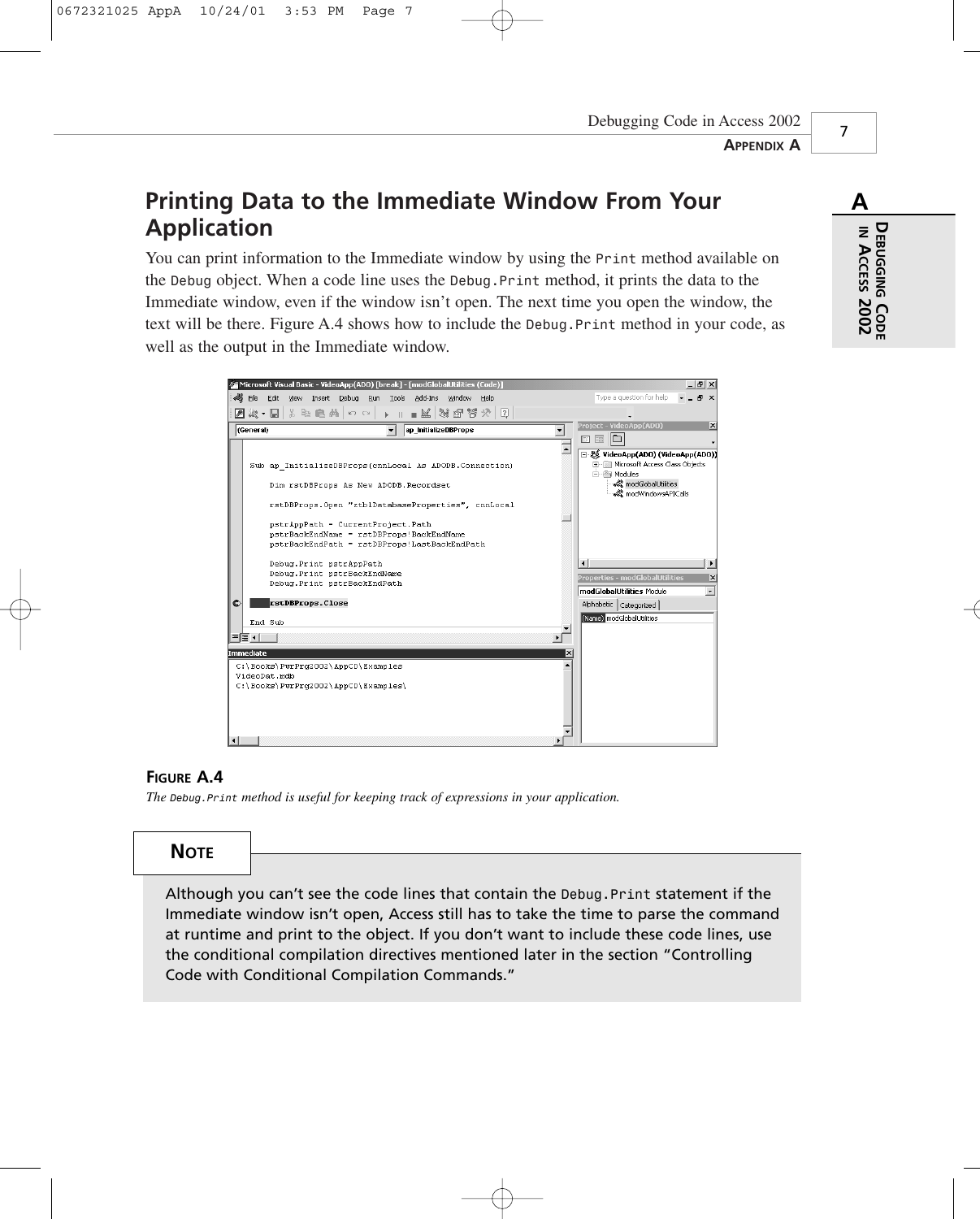**PART VI**

Appendixes for Web Site

### **Displaying Data While in the Immediate Window**

By using the *?* (Print) statement, you can display all types of expressions while in an application. Simply place a *Stop* statement or breakpoint in your application, open the Immediate window, and then use the ? statement to print the information you're interested in. (Stop statements and breakpoints are discussed in detail later in the section "Setting Breakpoints and Using the *Stop* Statement.")

Suppose that you're running a routine that runs through a recordset and checks a value for one of the fields. By displaying the value of that field to the Immediate window, you could see what the value is during execution for each record.

The following are some examples of different data types that you can display while in the Immediate window:

| <i>Object Type</i>        | Syntax                                       |
|---------------------------|----------------------------------------------|
| Control on a form         | ? Forms! FormName! ControlName               |
| Property of a control     | ? Forms! FormName! ControlName. PropertyName |
| Variable                  | ? VariableName                               |
| Variable in an expression | ? VariableName * 20                          |

### **Assigning Values to Variables and Objects in the Immediate Window**

The Immediate window also lets you assign values and perform commands right from the window. You also can perform actions such as closing recordsets manually.

#### **TIP**

Through the Immediate window, you can assign a new value to a variable, and then use the Run menu's Set Next Statement command to place the next line of execution just before that value is used in the program. You can then use the Step commands to walk through the code and view the results. The Step commands are discussed in greater detail later in the section "Debugging One Step at a Time."

Look at the following table. You can use similar syntax for assigning values:

| <i>Object Type</i>    | Syntax                                                             |
|-----------------------|--------------------------------------------------------------------|
| Control on a form     | $FormName$ : $FormName$ : $ControlName = 1$                        |
| Property of a control | Forms! $FormName$ ! $Controllame$ . $PropertyName = "New$<br>Name" |

8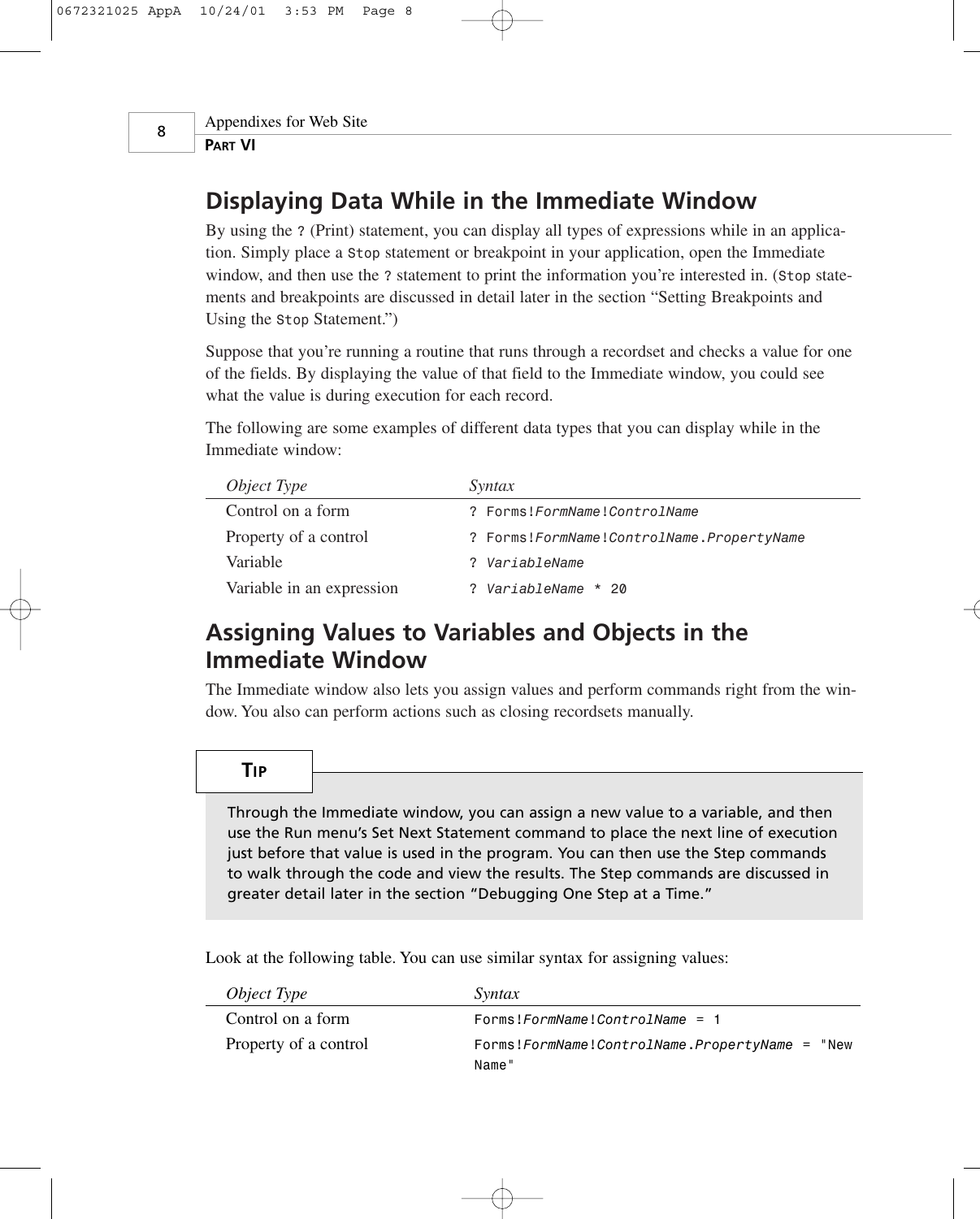### 9

| <i>Object Type</i>        | Syntax                           |
|---------------------------|----------------------------------|
| Variable                  | $VariableName = 3$               |
| Variable in an expression | VariableName = VariableName * 20 |

### **Running Code from the Immediate Window**

One nice thing about the Immediate window is that it gives you the capability to test routines without requiring a complete framework around the routine. You can call routines straight from the Immediate window by simply typing the necessary syntax in the window. The syntax for calling the two types of procedures is as follows:

• For a subroutine, the syntax is

*SubName arg1,arg2...* or

*Call SubName (arg1,arg2...)*

• For a function, the syntax is as follows if you want to print the function's return value: *? FunctionName(arg1,arg2...)*

Or use this syntax if you're just running the function and don't care about the results:

*FunctionName arg1,arg2...*

#### **NOTE**

The functionality of running functions on a line by themselves was new as of Access 95. Before that, functions couldn't be called on a line by themselves. This also was true when calling functions at runtime.

Figure A.5 shows an example of calling a subroutine and a function.

| Immediate                                   | × |
|---------------------------------------------|---|
| ap SetDatabaseProp "LastBackendPath", "C:\" |   |
| ap FormIsOpen("ap SystemUtilities")<br>Ω    |   |
|                                             |   |
|                                             |   |
|                                             |   |
|                                             |   |

#### **FIGURE A.5**

*Use the Immediate window to test subroutines and functions on-the-fly.*

**A DEBUGGING CODE I ACCESS 2002**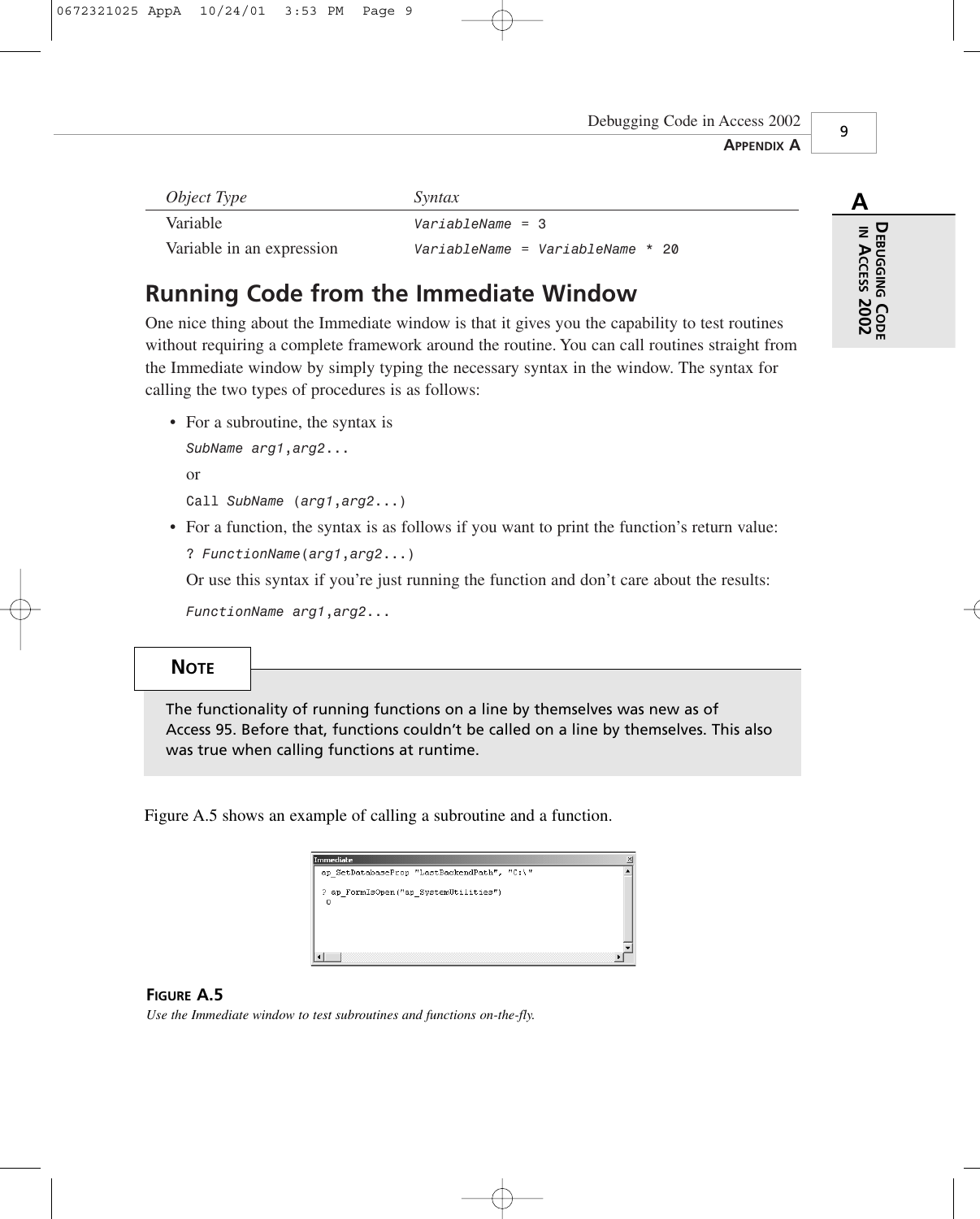**PART VI**

Appendixes for Web Site

### **Stopping Program Execution**

Bringing up the Immediate window during runtime is no problem. You can try to pause an application programmatically with either a *Stop* statement or a breakpoint. When placed in code, both methods will halt the execution of a piece of code and bring up the module editor, with the code line containing the *Stop* statement or breakpoint highlighted. You can have as many breakpoints and *Stop* statements in your code as you want.

Figure A.6 shows a *Stop* statement and a breakpoint set in the *ap\_AppInit()* function, which is in the *modGlobalUtilities* module.



#### **FIGURE A.6**

*Breakpoints and Stop statements are two ways to stop execution at a specific point in code.*

#### **NOTE**

You can't place *Stop* statements or breakpoints in comments, variable declarations (the *Dim* statement), blank lines, line labels, or line numbers.

10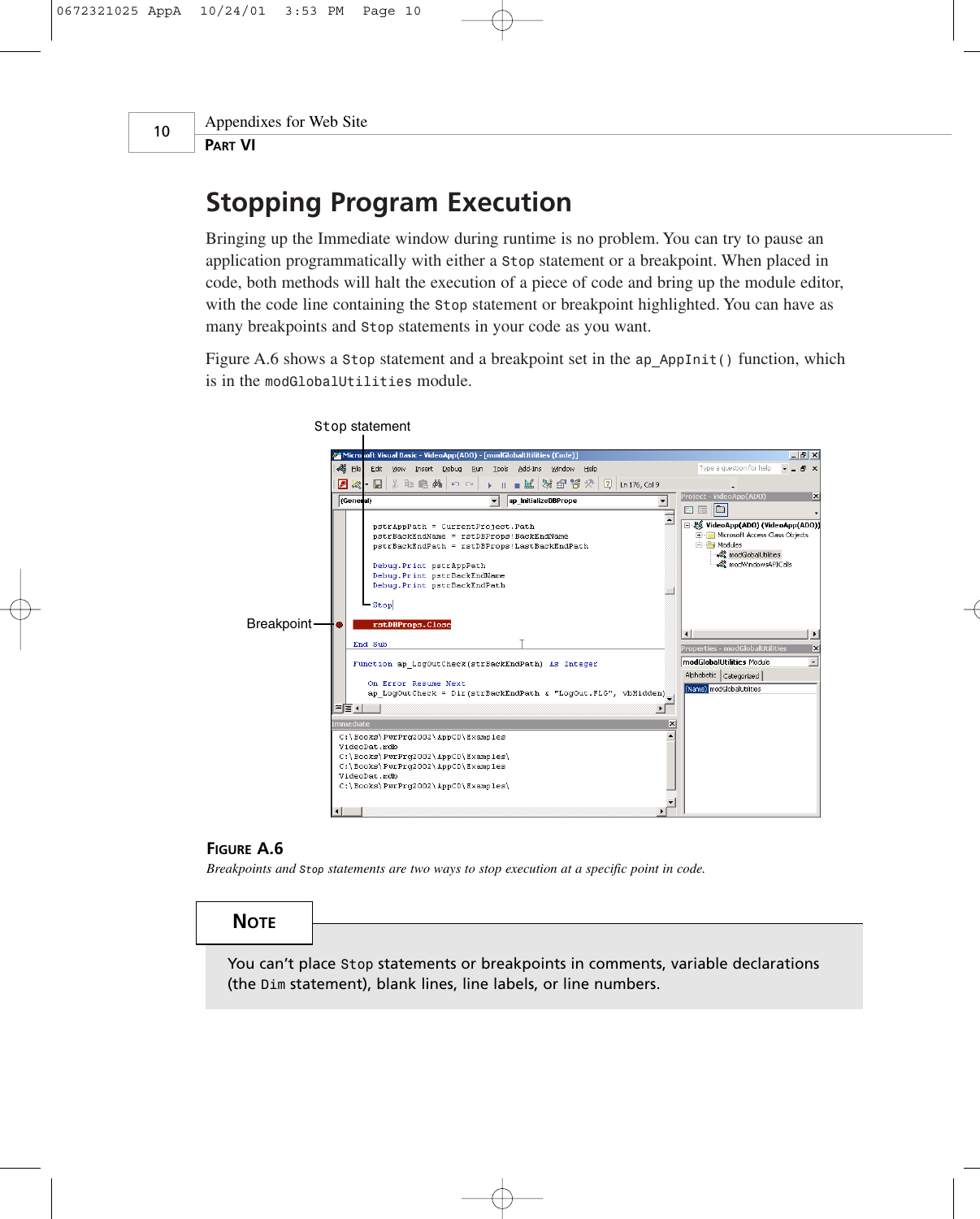### **Using the** *Stop* **Statement**

To place a *Stop* statement in a code line, simply type the command.

#### **CAUTION**

*Stop* statements, if saved with the module, remain in the code until you remove them. Remember to remove all *Stop* statements from your code and forms modules before distributing your application for production. To find all occurrences of *Stop* statements, follow these steps:

- 1. Open a module.
- 2. From the Edit menu, choose Replace.
- 3. Type *Stop* in the Find What text box. (Leave the Replace With text box blank.)
- 4. Select Current Project in the Search section.
- 5. Click the Find Next button.
- 6. Click the Replace button if the text found is a legitimate *Stop* statement. If the text is part of another line of code, such as comments or a text string, skip this step.
- 7. Repeat steps 5 and 6 until you see the message *The specified region has been searched*.

Although it's not required, if you turn on Find Whole Word Only in the Replace dialog, you'll be less likely to get bogus occurrences of the string.

### **Using Breakpoints**

The alternative to a *Stop* statement is a breakpoint. Breakpoints are useful because when the database is closed, they go away. As a result, you don't have to worry about breakpoints left in your code when you distribute the application.

To set a breakpoint, first highlight the line on which you want to stop code execution. Then you can toggle (set or unset) a breakpoint in one of a number of ways:

- Choose the Breakpoint toolbar button.
- Right-click, and then choose Breakpoint from the Toggle menu.
- Press F9.
- Click in the left margin next to the code line you want to set your breakpoint on. No highlight is required.
- From the Debug menu, choose Toggle Breakpoint.

11

**I** 

**ACCESS**

**2002**

**DEBUGGING**

**CODE**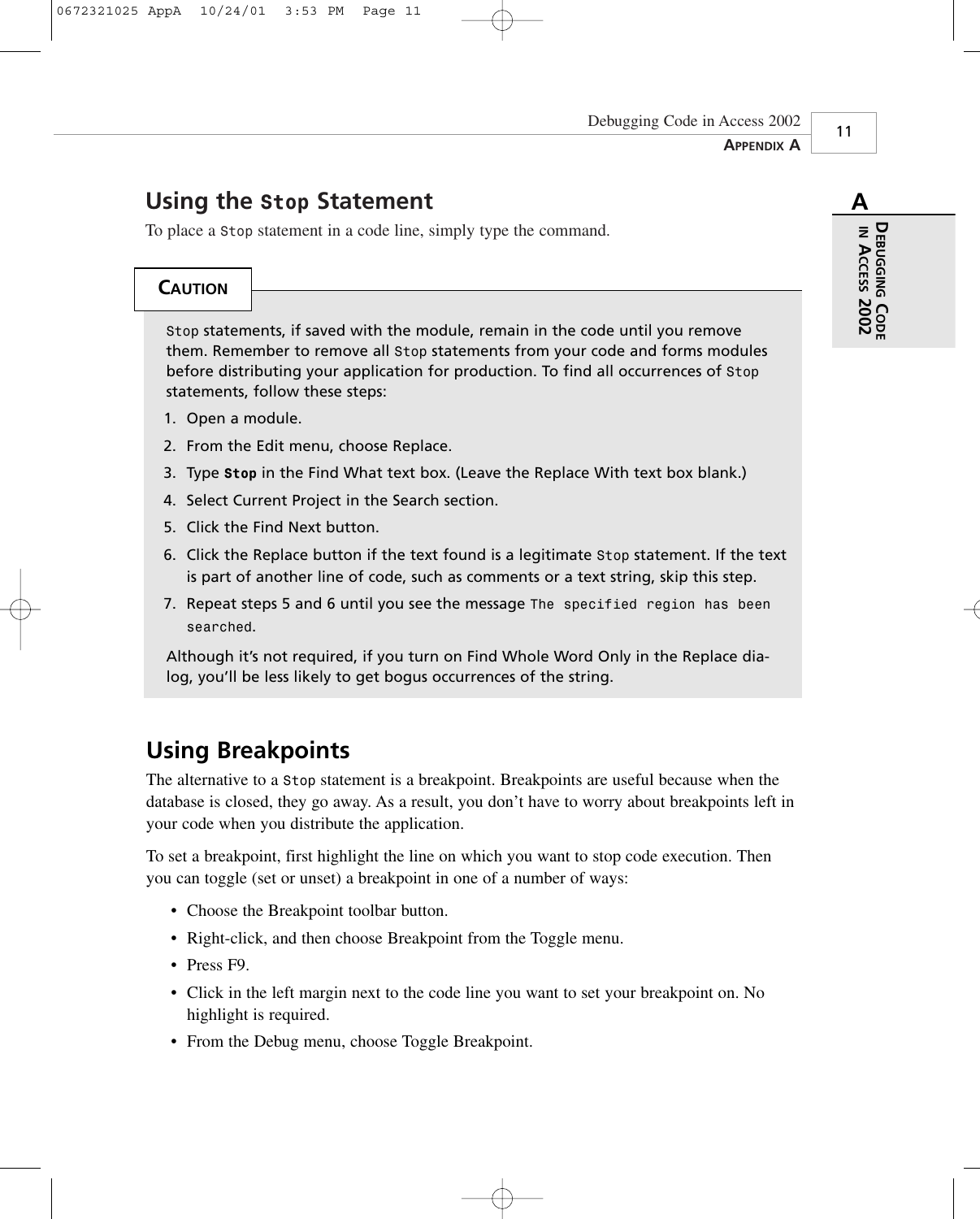12

#### Appendixes for Web Site **PART VI**

If the breakpoint didn't exist before, you'll see it at this time, highlighted in whatever color you set the Breakpoint Text color code to be. (The default color is dark red for the background, white for the foreground.) You'll also see a red dot if the margin indicator bar is on. To unset a breakpoint, follow the same steps that were performed to set it. (For information on how to set the breakpoint text color, refer to the earlier section "Setting the Correct Module Options for Maximum Debugging Power.")

To remove all breakpoints in an application, open the Debug menu and choose Clear All Breakpoints while in the VBE.

#### **TIP**

Inserting a breakpoint in your code can really help you track down an error in your code when a variable is returning a *Null* value when it shouldn't be. You could place a breakpoint just after the point in the code where the variable is being assigned, and examine the environment with some of the other commands listed later in the section "Watching Expressions During Program Execution."

### **Using** *Debug.Assert*

The *Debug* object's *Assert* method stops execution of an application based on criteria. The syntax looks like this:

*Debug.Assert booleanexpression*

The assertion stops execution with the last statement executed, the *Debug.Assert* line.

### **Debugging One Step at a Time**

To work through some debugging situations, you need to be able to walk a program line by line while it's executing. VBA provides four *Step* commands to accomplish this: *Step Into*, *Step Over*, *Step Out*, and *Run to Cursor*. You can use these commands after a program halts execution by choosing the appropriate command from the Debug menu.

#### **NOTE**

All four *Step* commands skip over the same type of code lines that don't allow breakpoints: comments, declaring variables (the *Dim* statement), blank lines, and line labels or line numbers.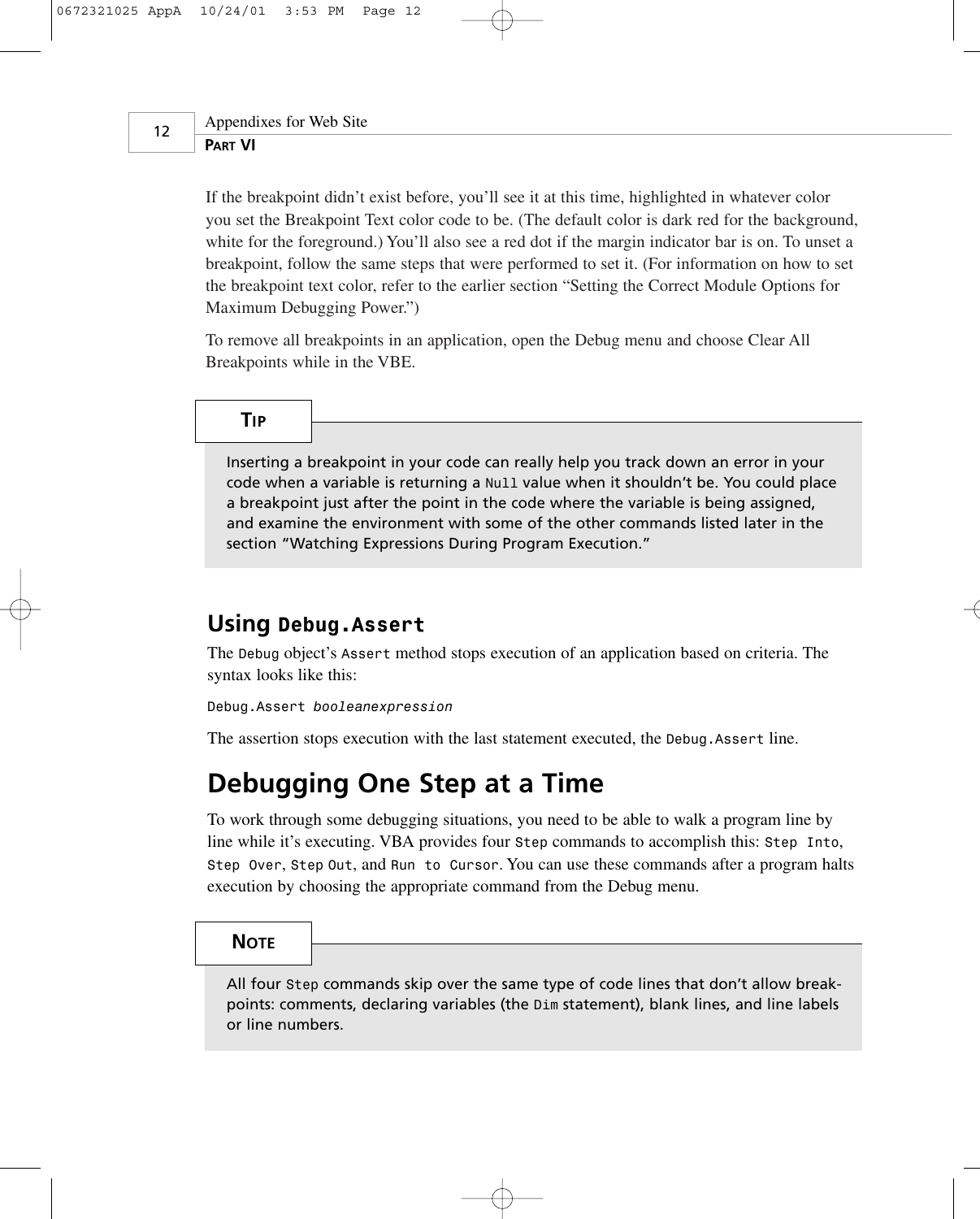### **Stepping into Code Line by Line**

The Step Into command steps through code lines one by one. When a code line has a call to another procedure, the editor then follows the code into it. This includes user-created functions and subroutines, but not intrinsic VBA functions such as *Date()* and *Mid()*. Calls into DLLs and OLE servers are also omitted.

First, halt program execution by pressing Ctrl+Break when the routine is executing, by setting a breakpoint, or by using a *Stop* statement. Then you can step through the code line by line, with the program pausing on each line, by either choosing the Step Into button of the Visual Basic toolbar, opening the Debug menu and then choosing Step Into, or pressing F8.

### **Stepping Through Code with Step Over**

Similar to the Step Into command, the Step Over command takes you line by line through program execution. The difference comes when you're on a function or subroutine being called from within the original routine. Step Over is useful when you have a number of thoroughly debugged routines that can therefore be skipped.

To use the Step Over command, simply press Shift+F8. When you use Step Over, rather than drop into the new routine, the program will

- 1. Execute the new routine without displaying the code.
- 2. Begin displaying the code line by line following the procedure call.

### **Bailing Out of a Routine with Step Out**

Sometimes when the going gets too tough, it's best just to bail out of the current routine and resume with the calling routine, in the line of code that follows the call.

The Step Out command allows you to leave a routine that might be messed up. You also can use Step Out if you don't need to bother with a particular routine, but accidentally went into it with the Step Into command.

You can use the Step Out command by pressing Ctrl+Shift+F8.

### **Skipping Tested Code with Run to Cursor**

Think of when you're debugging the beginning of a routine. After the section of the code is tested, you find that you need to jump to the end of the routine. The method for doing this is Run to Cursor.

To perform a Run to Cursor from within the halted program, place the cursor where you want Access to execute the code to without stopping. Then press Ctrl+F8. The execution highlight will now be on the line of code in which you placed the cursor.

**A**

**I** 

**ACCESS**

**2002**

**DEBUGGING**

**CODE**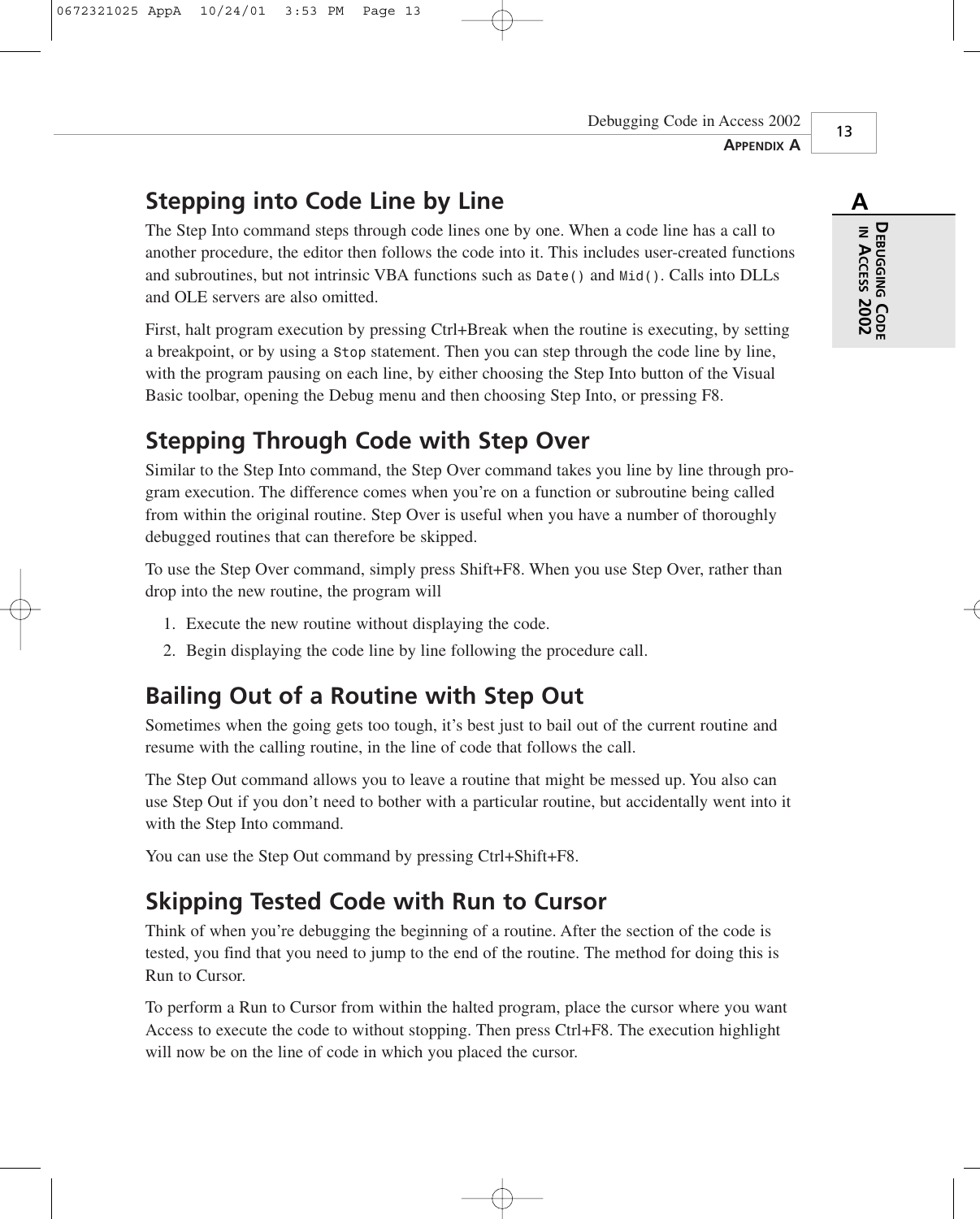14

#### Appendixes for Web Site **PART VI**

When you want the program to continue with regular execution, press F5.

One more debug/code option is Set Next Statement, which sets the code execution to whatever code line you select. You can set the cursor on a line and then choose Set Next Statement from the Debug menu, or right-click a code line and select Set Next Statement. This is useful if you are quickly testing a particular piece of code and are feeding it different values "manually" by setting it in the Immediate, Locals window, or Watches windows. You can continue executing the same line(s) of code to test different values.

#### **NOTE**

Unlike the Step options, Set Next Statement does exactly what it says—it goes to the statement you select without executing any code at all. Keep this in mind when using Set Next Statement.

Another option is Show Next Statement, which brings you back to the code line that is executed next (the line that's highlighted yellow). This is useful if you are stepping through the code and paging through different modules and code windows to do your debugging, and need to get back to the executing code. You can find Show Next Statement on the Debug and right-click menus.

### **Viewing the Order of Procedure Calls**

Another necessary debugging tool that Access provides is the capability to view procedure calls. You can get to the Calls dialog through a couple of different routes, but this section focuses on the Immediate window.

One reason for viewing the procedure calls is that sometimes you need to verify how a routine was called. This is especially true if you have more than one way to get into a routine.

To view the procedure call stack from the VBE, follow these steps:

- 1. Open the *modGlobalUtilities* module.
- 2. Go to the *ap\_AppInit()* function.
- 3. Place a *Stop* statement in the first line of code following the function declaration. Then close the module.
- 4. Execute the function by running the AutoExec macro. When the code reaches the *Stop* statement, the module window opens with that code displayed.
- 5. By using the Step Into command (F8), step through the code until you reach the line that reads

*pstrAppPath = CurrentProject.Path*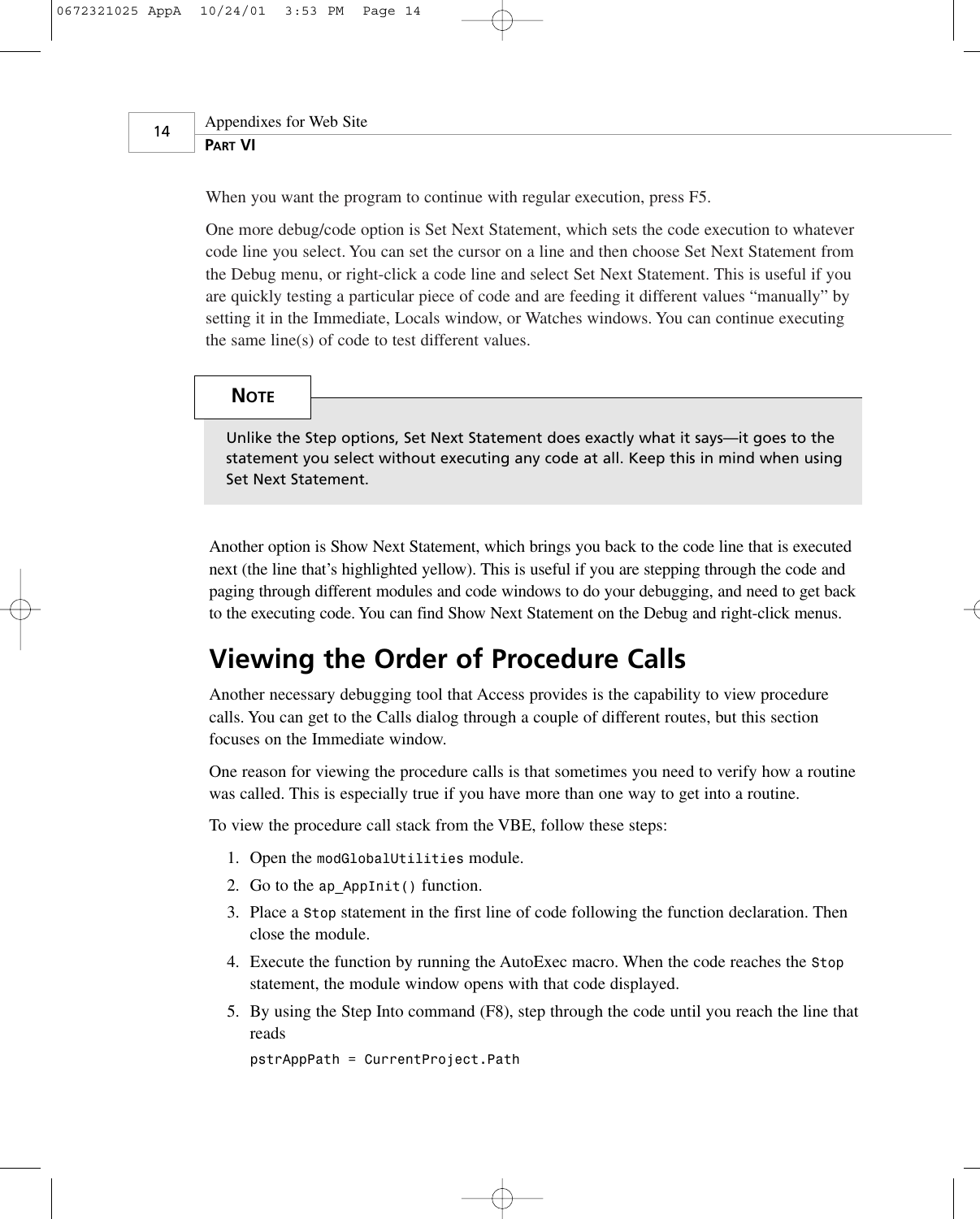15

#### 6. Press Shift+F8 to step over this line of code. You'll now be on the line of code that reads *pstrBackendName = ap\_GetDatabaseProp("BackEndName")*

- 7. Press F8 to step into the *ap\_GetDatabaseProp()* function.
- 8. From the View menu, choose Call Stack. (You also can open the Call Stack dialog by pressing Ctrl+L or by using the Call Stack dialog toolbar button.) Your dialog should resemble Figure A.7.

| <b>Call Stack</b>                                                                                                                       |               |
|-----------------------------------------------------------------------------------------------------------------------------------------|---------------|
| Project.Module.Function<br>[[VideoApp(ADO)]].modGlobalUtilities.ap InitializeDBProps<br>[[VideoApp(ADO)]].modGlobalUtilities.ap AppInit | Show<br>Close |
|                                                                                                                                         |               |

#### **FIGURE A.7**

*Use the Call Stack dialog to verify which functions are being called correctly.*

The Call Stack dialog lists the procedure calls from top to bottom, with the most recent on top. To see any of the procedures, highlight the procedure name in the Project.Module.Function list, and then click Show. The editor then displays the chosen routine.

### **Watching Expressions During Program Execution**

One very necessary feature in programming is the capability to watch expressions throughout execution and have the debugger react accordingly. In the past, you might have done this by using a message box to display the value of an expression (see Figure A.8).

You also can use the *Debug.Print* method all over the code. However, a better way to keep an eye on different expressions is to use the Locals and Watches windows. You can use these windows to see how your variables are doing and—more importantly—*what* they're doing.

### **Keeping in Touch with the Locals**

By using the Locals window, you can view the local variables not only for the current routine you are in, but also for the module level and for the Data Access Objects variable properties.

Figure A.9 illustrates the variables assigned in the declaration section for the *modGlobalUtilities* module. (They're actually global-type variables, so the term *local* in this sense means where they're declared.) Figure A.9 also shows the variables declared in *ap\_AppInit*, including ADO variables, which at this point are collapsed. This will also work on ADO variables displayed on the Watches window.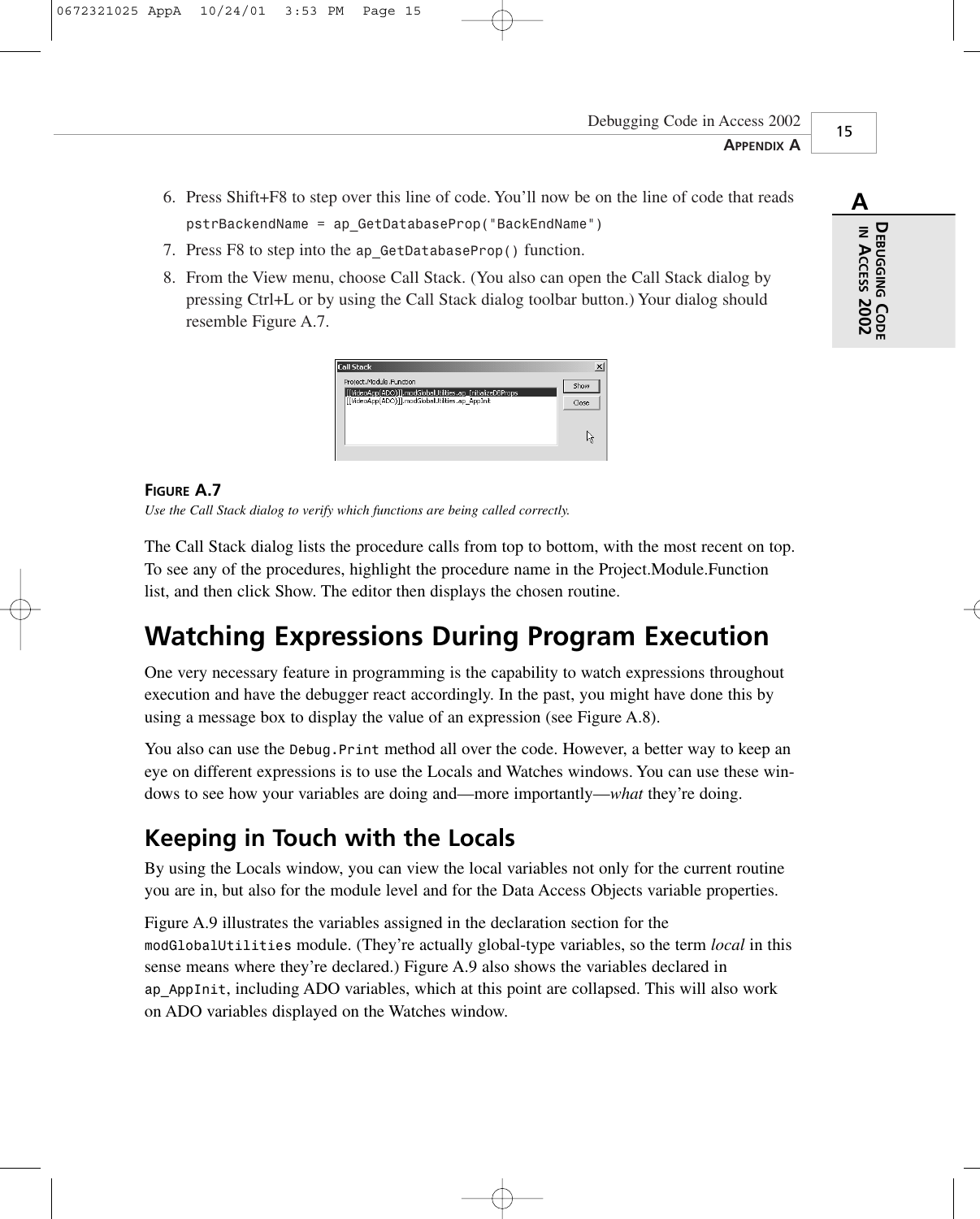| 16 | Appendixes for Web Site |                                                                                                    |                 |
|----|-------------------------|----------------------------------------------------------------------------------------------------|-----------------|
|    |                         |                                                                                                    |                 |
|    |                         |                                                                                                    |                 |
|    |                         |                                                                                                    |                 |
|    |                         | $ \Box$ $\times$<br>Microsoft Visual Basic - VideoApp(ADO) [running] - [modGlobalUtilities (Code)] |                 |
|    |                         | - es Eile<br>- 8<br>Edit View Insert Debug Run Tools Add-Ins Window Help                           | $\times$        |
|    |                         | 2 次 • 日 │ ↓ 临 临 关   ∽ ○ │ ▶ Ⅱ ■ 凶 │ X ຜ 智 父 │ ♡                                                    | $\rightarrow$   |
|    |                         | Project - VideoApp(ADO)<br>ap_Appinit<br>(General)<br>$\mathbf{v}$                                 | $\vert x \vert$ |
|    |                         | la<br>EB <sub>1</sub><br>圖<br>Function ap AppInit()                                                |                 |
|    |                         | E & VideoApp(ADO) (VideoApp(AD ▲                                                                   |                 |
|    |                         | Fi-Fill Microsoft Access Class Objects<br>Dim cnnLocal As New ADODB. Connection                    |                 |
|    |                         | <b>E</b> - <i>C</i> Modules<br>Dim rstSharedTables As New ADODB.Record<br>⊶≪ึ modGlobalUtilities   |                 |
|    |                         | Dim IngCurrError As Long, strCurrError<br>→ 数 modWindowsAPICalls                                   |                 |
|    |                         | = 菫 +   <br>٠                                                                                      |                 |
|    |                         | <b>X</b> Properties<br>Immediate                                                                   | $\vert x \vert$ |
|    |                         | C:\Books\PwrPrg2002\App Microsoft Access<br>$\vert x \vert$                                        | ᆋ               |
|    |                         | VideoDat.mdh<br>phabetic   Categorized                                                             |                 |

Window Help

 $\begin{tabular}{|c|c|c|} \hline $\Delta$ & $\alpha$ & $\alpha$ \\ \hline $\Delta$ & $\alpha$ & $\alpha$ & $\alpha$ \\ \hline $\Delta$ & $\alpha$ & $\alpha$ & $\alpha$ \\ \hline $\alpha$ & $\alpha$ & $\alpha$ & $\alpha$ \\ \hline $\alpha$ & $\alpha$ & $\alpha$ & $\alpha$ \\ \hline $\alpha$ & $\alpha$ & $\alpha$ & $\alpha$ & $\alpha$ \\ \hline $\alpha$ & $\alpha$ & $\alpha$ & $\alpha$ & $\alpha$ \\ \hline $\alpha$ & $\alpha$ & $\alpha$ & $\alpha$ & $\alpha$ \\ \hline $\alpha$ & $\alpha$ & $\alpha$ & $\alpha$ & $\alpha$ \\ \hline $\alpha$ & $\alpha$ & $\alpha$ & $\alpha$ & $\alpha$ \\$ 

 $\mathbb{R}^n$ 

#### **FIGURE A.8**

Eile  $\underline{\mathsf{Edit}}$ 

Ð

 $\left| \cdot \right|$ Checking Connections.

 $\frac{1}{2}$  Run  $\Box$  Design 総丛  $\times$ 

Objects

 $\Box$  Tables

**D** Queries **ERI**  $\mathbf{r}$ 

*Using a message box to display expressions is a common debugging method.*

 $\underline{Insert} \quad \underline{Tools}$ 

modGlobalUtilities modWindowsAPICalls

礞

4\$

View 

| Locals                                          |                                      | $\times$                              |
|-------------------------------------------------|--------------------------------------|---------------------------------------|
| [[VideoApp(ADO)]].modGlobalUtilities.ap AppInit |                                      |                                       |
| Expression                                      | Value                                | Type                                  |
| nodGlobalUtilities                              |                                      | modGlobalUtilities/modGlobalUtilities |
| apErrDBCorrupted1                               | 3049                                 | Integer                               |
| apErrinvalidSQL                                 | -2147217900                          | Long                                  |
| apProvider                                      | "Provider=Microsoft.Jet.OLEDB.4.0;"  | String                                |
| figLeaveApplication                             | False                                | Boolean                               |
| intRepEdited                                    | n                                    | Integer                               |
| pstr AppPath                                    | "C:\Books\PwrPrg2002\AppCD\Examples" | String                                |
| pstrBackEndName                                 | "VideoDat.mdb"                       | String                                |
| pstrBackEndPath                                 | "C:Y"                                | String                                |
| ap Appinit                                      | Empty                                | Variant/Empty                         |
| cnnLocal                                        | Nothing                              | Connection                            |
| rstSharedTables                                 | Nothing                              | Recordset                             |
| IngCurrError                                    | n                                    | Lona                                  |
| strCurrError                                    | m                                    | String                                |
| rstTestTable                                    | Nothing                              | Recordset                             |
| strTableName                                    |                                      | String                                |
| varTest                                         | Empty                                | Variant/Empty                         |

 $\alpha$ 

Type a question for hel

 $\vert \cdot \vert$ 

 $\boxed{2}$  .

 $\blacksquare$ 

#### **FIGURE A.9**

*To see the current setting of collapsed routines or variables, click the variable or routine name.*

The Locals window displays three columns:

• **Expression.** As with the earlier section "Printing Data to the Immediate Window," an expression can be anything from a variable to a control value on a form.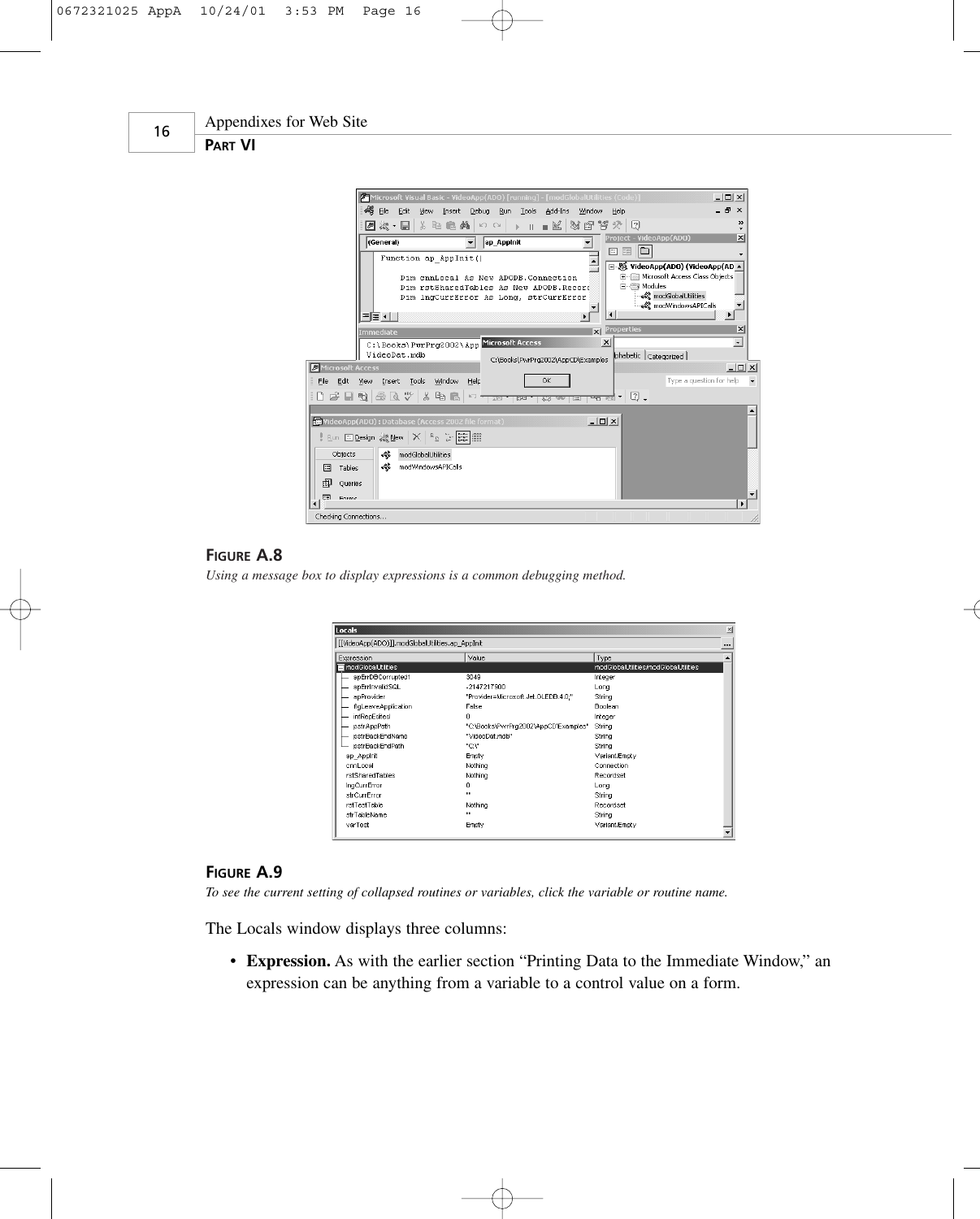**APPENDIX A**

17

- **Value.** This column shows the displayed value. If the expression isn't declared in the given procedure and module, the Value column in the Watches window will say *Expression not defined in context*.
- **Type.** This column displays the expression's data type.

Another quick way to view expressions when the program is executing through the Step commands is by using a Quick Watch (discussed next). Other commands included in the Immediate window and the Edit Watch dialog are discussed later.

#### **TIP**

A good way to learn about objects' properties, what they contain when, and to view a hierarchy, is to set watches on them and expand. You also can directly change many values right in the Watches/Locals windows by clicking and typing.

### **Taking a Quick Look with the Quick Watch Dialog**

The Quick Watch dialog is a convenient way to examine an expression with a click (or two) of a button. This is very useful when you have a routine that just doesn't seem to be acting the way it should. You can look at the return value for the routine anywhere in the program that you think would be pertinent. To invoke Quick Watch and view the answer for the routine *ap\_LogOutCheck*, for example, follow these steps:

- 1. Open the *ap\_AppInit()* function in the *modGlobalUtilities* module.
- 2. Place a *Stop* statement in the first line of code after the line of code that reads *pstrBackEndPath = ap\_GetDatabaseProp("LastBackEndPath")*
- 3. Open the Immediate window and enter *Ap\_AppInit()*. The editor appears with the *Stop* statement highlighted.
- 4. Place the cursor on the function call *ap\_LogOutCheck(pstrBackEndPath)*.
- 5. From the Debug menu, choose Quick Watch.

Your screen should now look very similar to Figure A.10.

In the Quick Watch dialog, you're one click away from adding the expression to the Watches window.

### **Adding and Viewing Expressions in the Watches Window**

If you're examining a variable, such as *pstrAppPath*, you can add it to the Watches window by clicking the Add button in the Quick Watch dialog. After you do this, you can then see the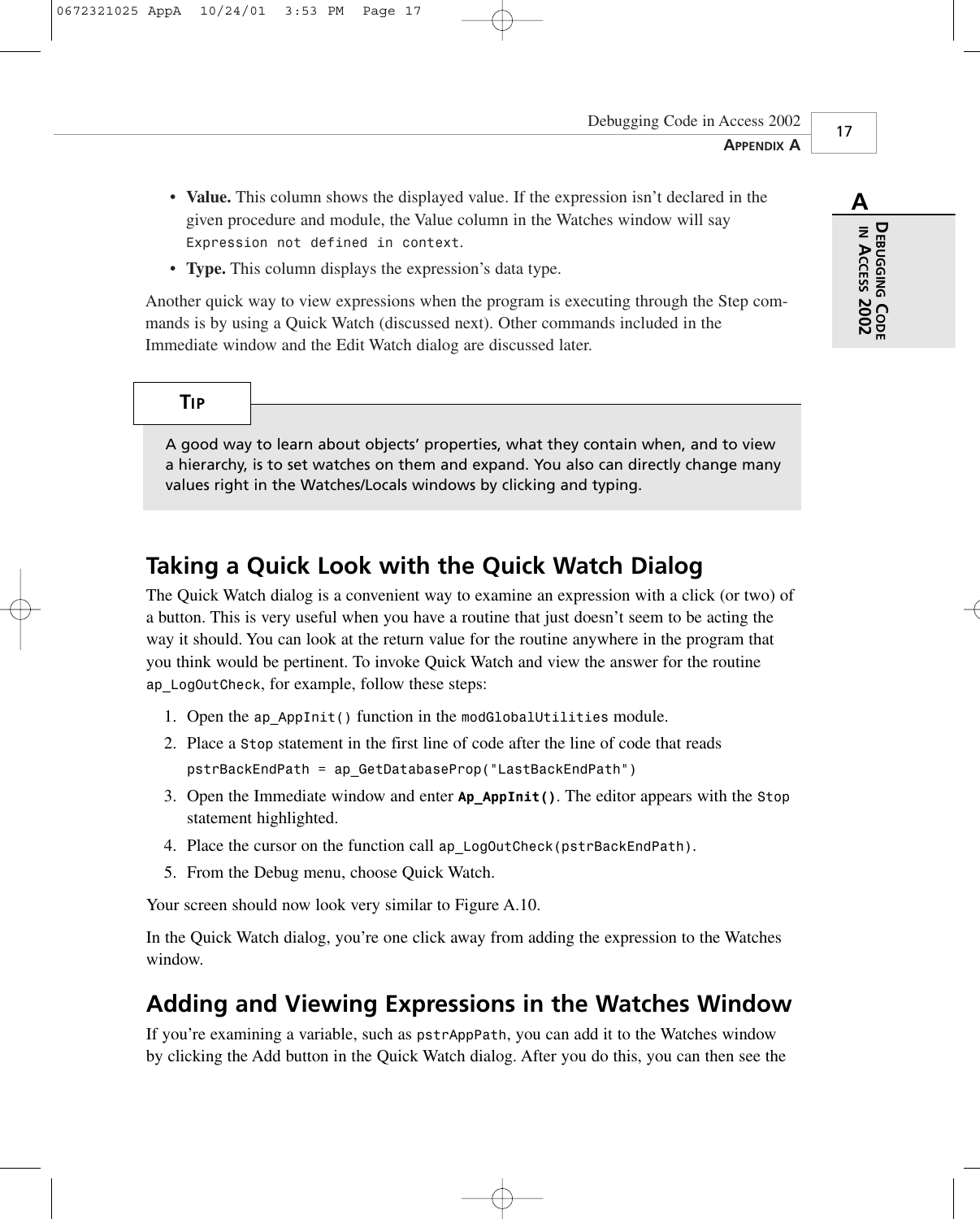Appendixes for Web Site **PART VI** 18

> Watches window added to the other windows in the VBE (see Figure A.11). Remember that you can bring the VBE to the front if it isn't already open by pressing Ctrl+G.



#### **FIGURE A.10**

*Quick Watch is a quick way to view an expression while an application is executing, without putting additional commands in the code.*

The Watches window displays four columns, three of which are the same as for the Locals page:

- **Expression.** As in the earlier section "Printing Data to the Immediate Window," an expression can be anything from a variable to a control value on a form.
- **Value.** This column shows the displayed value. If the expression isn't declared in the given procedure and module, this column will say *Expression not defined in context*. If you open the Watches window when an application isn't running, or the Module and Procedure of the watch are out-of-scope, this column will say *Out of Context*.
- **Type.** This column displays the expression's data type.
- **Context.** This is the scope in which you want to view the expression. This can be for a particular routine in a module or be throughout the whole database.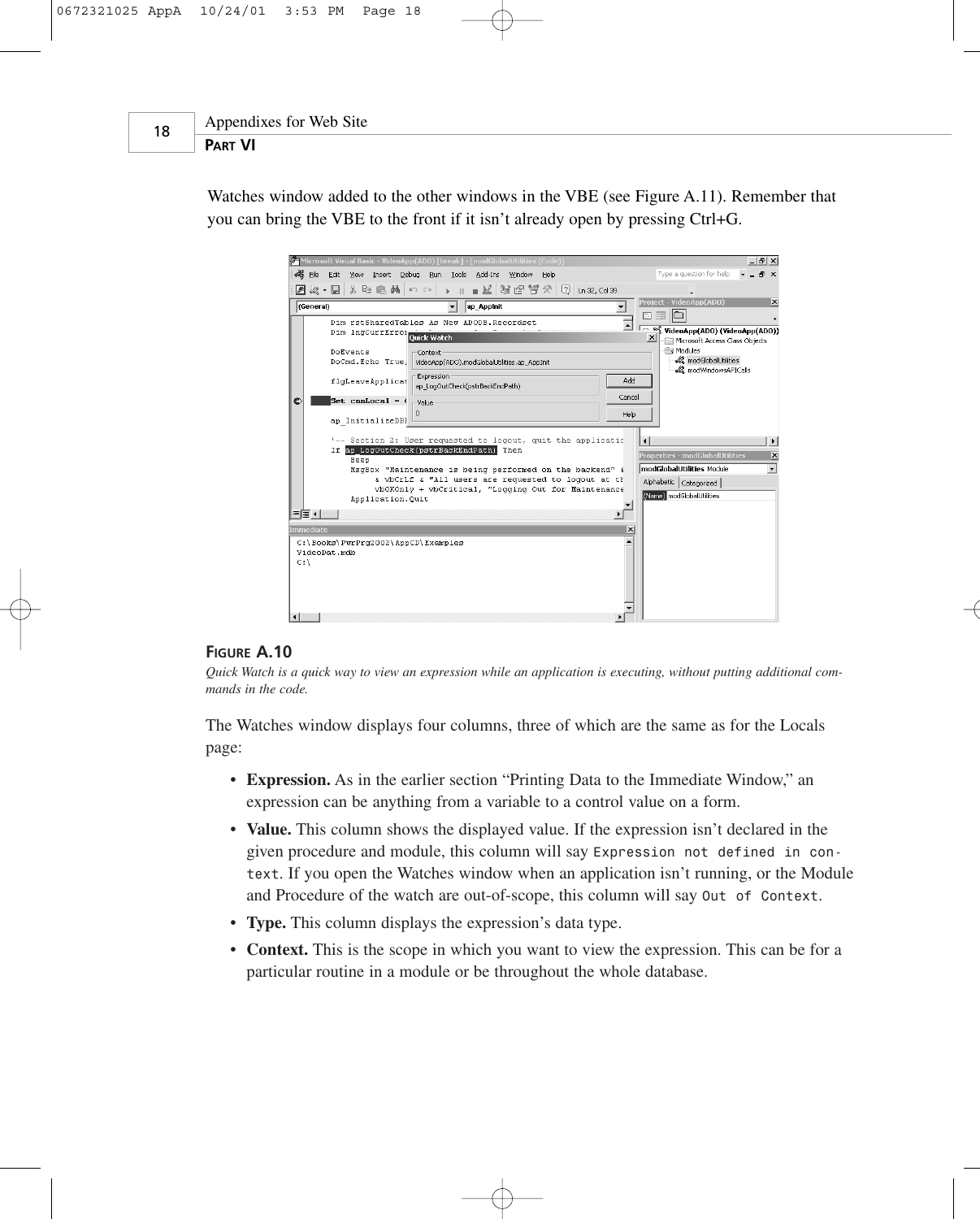



#### **FIGURE A.11**

*Add expressions to the Watches window so you can follow the status without having to manually display them all the time or hunt them down on the Locals page.*

#### **NOTE**

When you add an expression to the Watches window through the Quick Watch dialog or the menu, the Context column defaults to the current procedure and module (context is where the code is now running).

Another way to add an expression to the Watches window (without using the Quick Watch dialog) is by choosing Add Watch from the Debug menu. You can use this method anywhere in the VBE.

By watching an expression, you're using the Watches window in its simplest form, without any of the additional options mentioned in the next section. Because Access allows you to keep the VBE and Watches window open wherever the application is, you can watch expressions at any time.

After adding an expression and following it throughout the application, you'll soon find that you have uses for the other capabilities in the Watches window. These include having the program break when the value of an expression is true or even changes.

19

**A**

**I** 

**ACCESS**

**2002**

**DEBUGGING**

**CODE**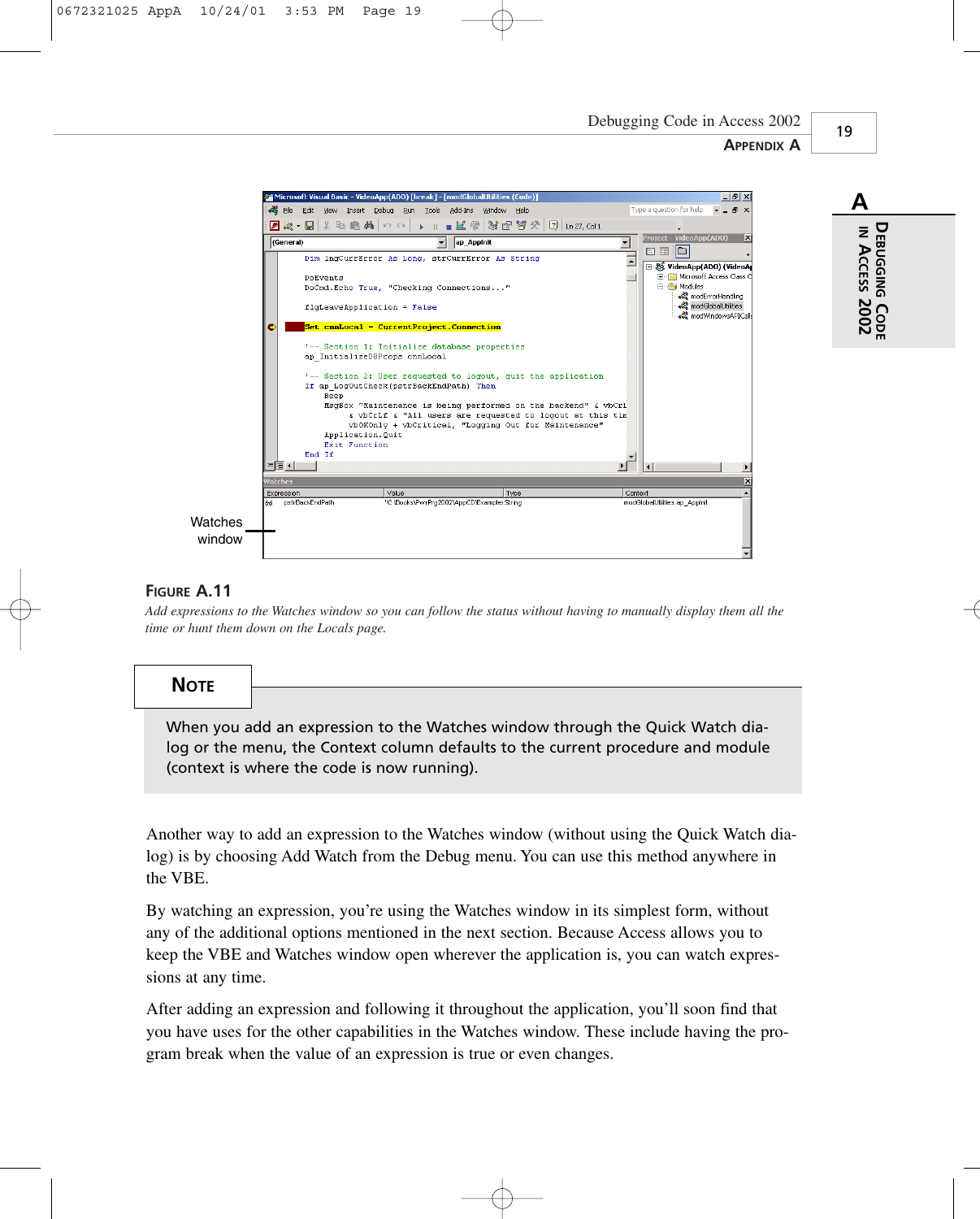**PART VI**

20

Appendixes for Web Site

### **Setting Break Conditions and Editing Expressions**

Add a couple more expressions to the Watches window. Wherever you are in the VBE, follow these steps:

- 1. From the Debug menu, choose Add Watch.
- 2. Type *flgLeaveApplication* in the Expression column.
- 3. Click OK in the Add Watch dialog.
- 4. Repeat steps 1 through 3 for the *lngCurrError* and *pstrBackEndPath* variables.

If you're still on the same line as the previous example, the Watches window should look like Figure A.12.

| <b>Watches</b> |                     |                                       |         |                               |  |
|----------------|---------------------|---------------------------------------|---------|-------------------------------|--|
|                | Expression          | Value                                 | Type    | Context                       |  |
| 66             | pstrAppPath         | "C:\Books\PwrPrq2002\AppCD\Examples"  | String  | modGlobalUtilities            |  |
| 66             | figLeaveApplication | False                                 | Boolean | modGlobalUtilities.ap_Applnit |  |
| 66             | <b>IndCurrError</b> | 0                                     | Lona    | modGlobalUtilities.ap Applnit |  |
| 66             | pstrBackEndPath     | "C:\Books\PwrPrq2002\AppCD\Examples\" | String  | modGlobalUtilities.ap Applnit |  |
|                |                     |                                       |         |                               |  |
|                |                     |                                       |         |                               |  |
|                |                     |                                       |         |                               |  |
|                |                     |                                       |         |                               |  |
|                |                     |                                       |         |                               |  |

#### **FIGURE A.12**

*You can view as many expressions in the Watches window as necessary.*

#### **TIP**

There are two reasons for placing variables that can be found in the Locals window in the Watches window:

- You don't have to search through all the existing locals to monitor the specific variables you're interested in.
- You can set the watch variables to be different types, which is discussed following this tip.

You can now change the type of the watch variables and control execution of the program through them. To halt the program on a certain condition, you must edit the expressions. To edit the *flgLeaveApplication* expression in the Watches window, highlight the line, and choose Edit Watch from the Debug menu. You're now in the Edit Watch dialog (see Figure A.13), which consists of the following: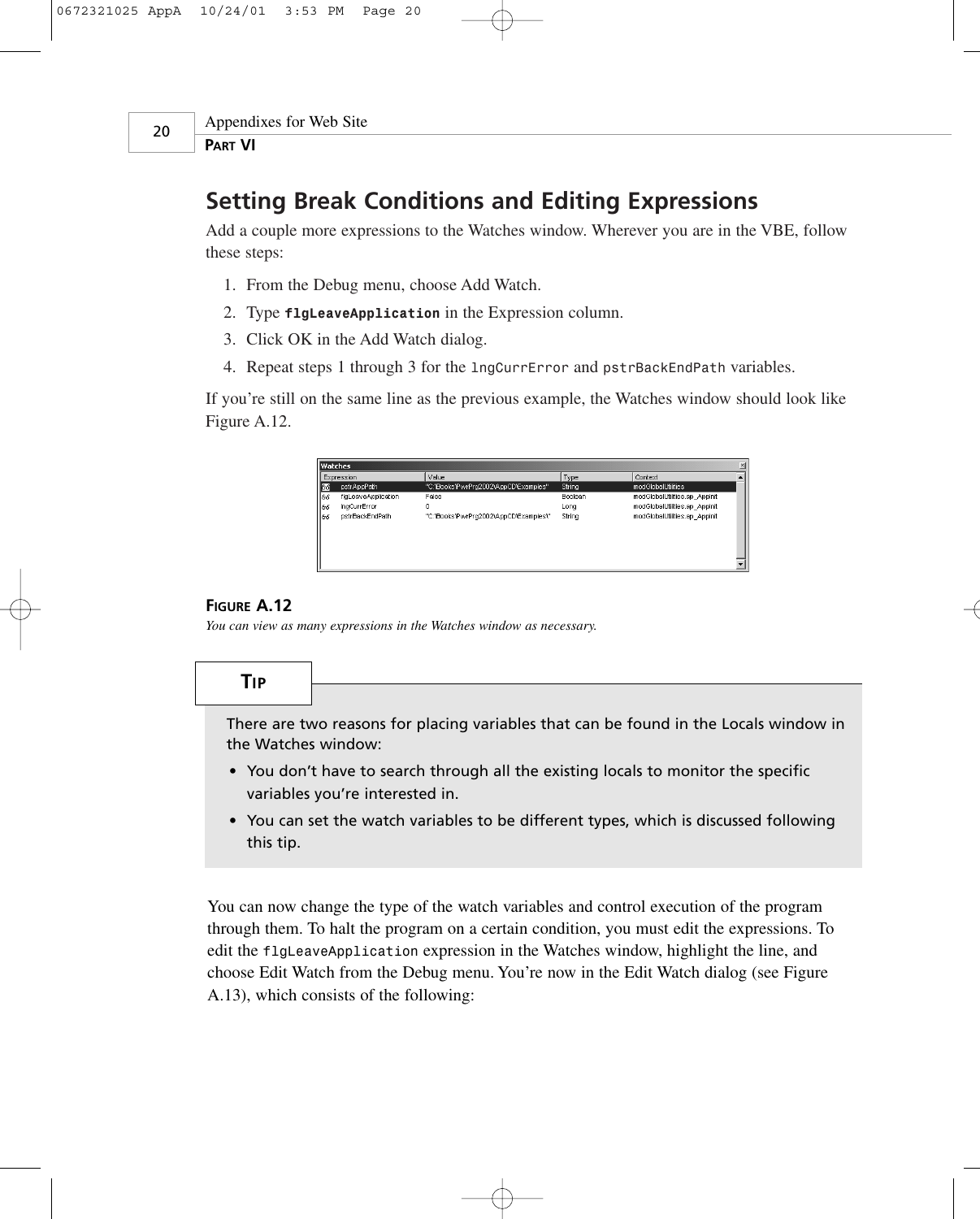- **Expression.** This text box contains the name of the variable/expression to watch.
- **Context Group.** With this set of controls, you can specify the context—in other words, in which specific procedure/module you want to watch the expressions. You can also specify (All Procedures)/(All Modules) accordingly if you want to follow a variable that's declared global, or at module level. If the expression isn't declared in the given procedure and module, the Value field in the Watches window will say *Expression not defined in context*. For more information on variable scoping, refer to Chapter 2.
- **Watch Type.** This is where you specify the type of watch variable: Watch Expression, Break When Value Is True, or Break When Value Changes. Each option is useful, depending on the circumstances.

| <b>figLeaveApplication</b> |                    |        |
|----------------------------|--------------------|--------|
| Context                    |                    | Delete |
| Procedure:                 | ap_AppInit         | Cancel |
| Module:                    | modGlobalUtilities | Help   |
| Project:                   | VideoApp(ADO)      |        |
| Watch Type                 |                    |        |
| ← Watch Expression         |                    |        |

#### **FIGURE A.13**

*Modifying how a variable is watched is easy with the Edit Watch dialog.*

Change the Watch Type of *flgLeaveApplication* to Break When Value Is True by clicking the radio button next to the label. As the code is executing, this will allow you to know whether the variable has been set to true without walking through the code line by line.

Next, highlight the *lngCurrError* expression in the Watches window; then choose Edit Watch from the Debug menu. Now change the Watch Type to Break When Value Changes. This way, if an error occurs, the program will halt right away.

In the Local and Watches windows, you also can change variable values by clicking a value and changing it.

In Figure A.14, you can see that the watch expression (at the bottom) is denoted by a pair of glasses. The Watch Type choice Break When Value Is True is denoted by a hand with a piece of paper in it (the top expression). Finally, the Watch Type choice Break When Value Changes is denoted with an icon of a hand holding a triangle (the middle expression).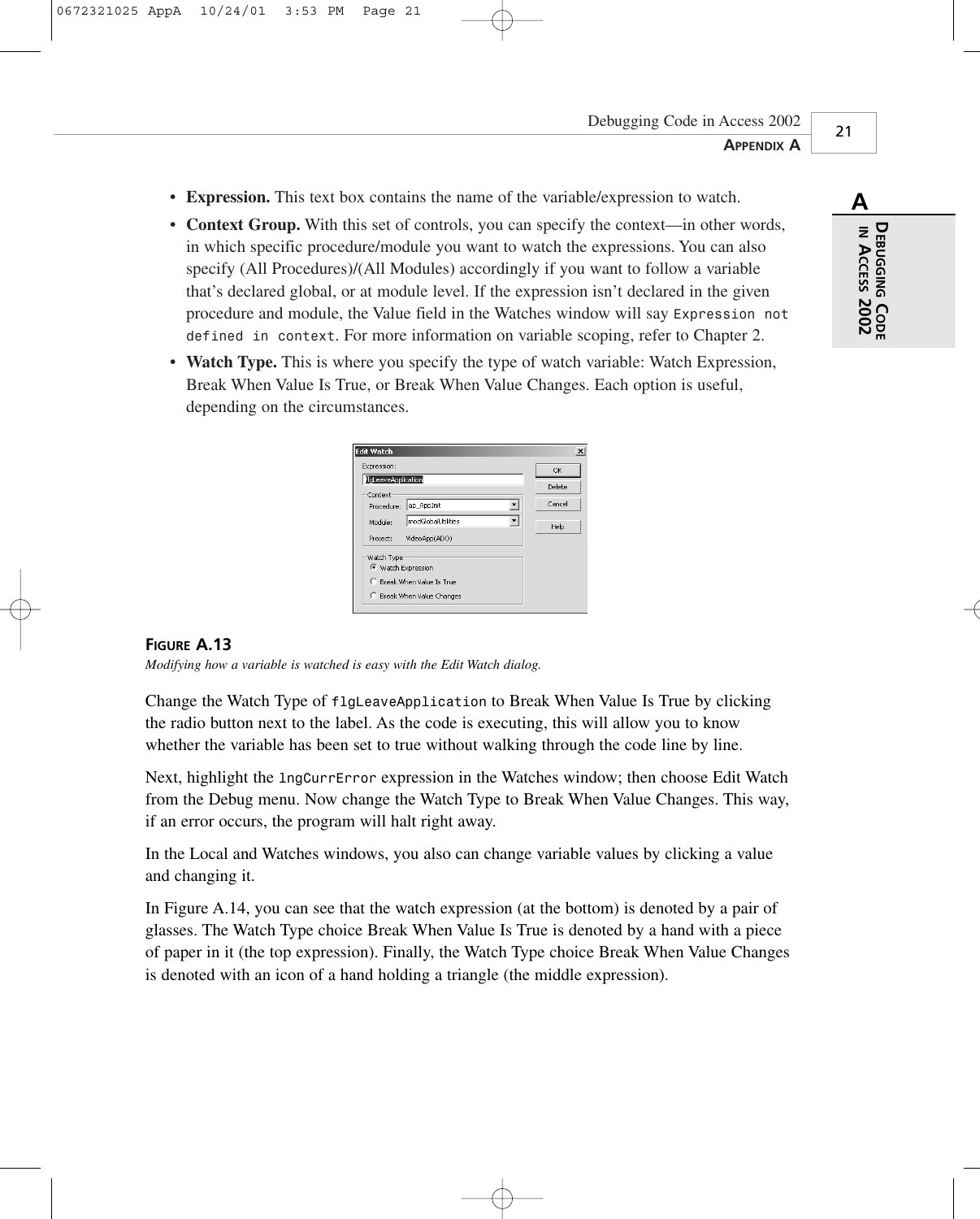|  | Appendixes for Web Site |  |  |  |
|--|-------------------------|--|--|--|
|--|-------------------------|--|--|--|

**PART VI**

22



#### **FIGURE A.14**

*You not only can watch expressions, but also can set them to cause the application to halt under certain conditions.*

## **Controlling Code with Conditional Compilation Commands**

Although Access doesn't create true executables, it does compile the VBA code to a level lower than the Visual Basic language the developer works with. This compiled code is called *pseudocode* (also known as *P-code*). When compiling P-code, certain commands, such as comments, are stripped out to optimize the code.

By using conditional compilation directives, you can include or exclude code sections in the final compiled code. This is different from using just *If..Endif* to skip over parts of code while it's running. Access literally strips the section of code that's surrounded by the directives. This means that you must know which lines of code you won't need at runtime.

One way to use the conditional compilation directives would be to follow the example in the sample application. World Wide Video could have three versions of the system:

- A video kiosk, so customers can view current and upcoming movies
- A turn-key retail system, so salespeople can rent movies and sell merchandise
- An administrative system for management, with accounting and reporting capabilities

By having the conditional compilation directives in the code, you can use the same code base but include only the code used for the particular system, thus saving memory.

Although this last example could work, it's not necessarily practical because the number of forms, reports, and other objects necessary to run each version, and the number of places to put the compiler directives, would be enormous. A more practical example—and how most developers use conditional compilation directives—is to use them for debugging purposes. There's only one conditional compilation directive: *#If..#ElseIf..#Else..#End If*.

Figure A.15 shows code that prints three variables to the Immediate window if the *ccDebug* variable is set to *True*.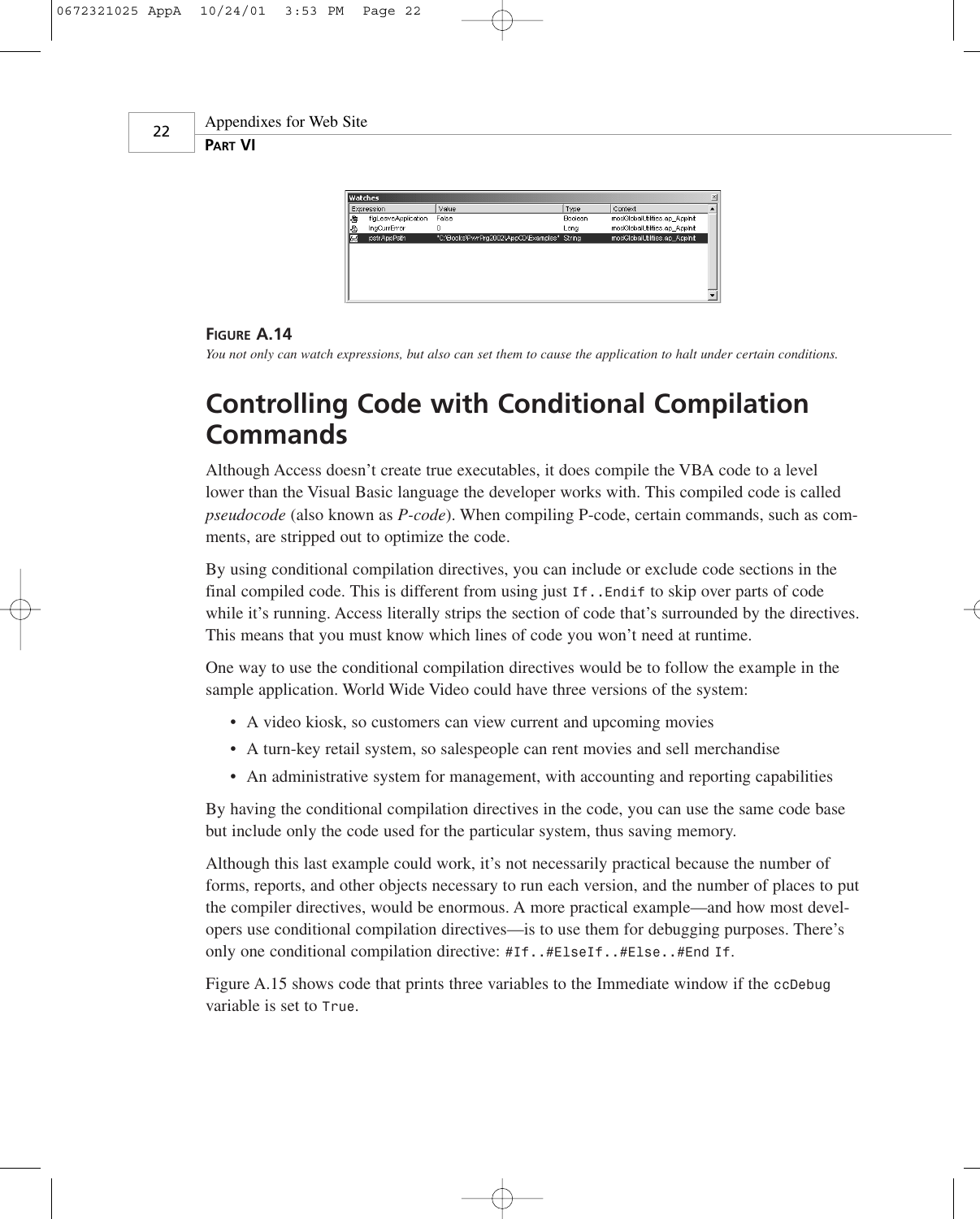**APPENDIX A**

#### $0) -$ [  $-10 \times$ S Elle Edit View Insert Debug Run Iools Add-Ins Window Help Type a question for help  $\theta$   $\times$ 2 次 ■ 米 色 色 英 | の ○ | ▶ || ■ 区 | 写 留 答 ※ | 2 | Ln 177, Col 5 Project - $\overline{|\text{(General)}|}$ v ap\_InitializeDBProps  $\overline{\mathbf{r}}$  $E = 0$ Sub ap\_InitializeDBProps(cnnLocal As ADODB.Connection)  $\overline{\blacksquare}$ ⊟ & VideoApp(ADO) (VideoApp(ADO)) Dim rstDBProps As New ADODB. Recordset **FI-FIII Microsoft Access Class Objects Execute** √% modGlobalUtilities rstDBProps.Open "ztb1DatabaseProperties", cnnLocal modWindowsAPICalls pstrAppPath = CurrentProject.Path pstrBackEndName = rstDBProps!BackEndName<br>pstrBackEndName = rstDBProps!BackEndName<br>pstrBackEndPath = rstDBProps!LastBackEndPath  $\Box$ #If ccDebug Then Debug. Print pstrAppPath<br>Debug. Print pstrBackEndNam  $| \cdot |$  $\left| \cdot \right|$ Debug. Print pstrBackEndPath  $\overline{\mathbf{x}}$ #End If **modGlobalUtilities** Module  $\overline{\cdot}$  $\fbox{Alphabetic } \Big | \, \text{Categorical } \Big |$ rstDBProps.Close lame) modGlobalUtilities End Sub  $\mathbf{r}_i$ ▜ੂਬੁਹੁ C:\Books\PwrPrg2002\AppCD\Examples VideoDat.mdb  $c_{\perp}$

**A DEBUGGING CODE I ACCESS 2002**

#### **FIGURE A.15**

0672321025 AppA 10/24/01 3:53 PM Page 23

*Conditional compilation commands are useful for excluding debugging commands from distributed applications.*

*ccDebug* is a *conditional compiler constant*, a special constant that can be used only with the conditional compiler directive. You can declare conditional compiler constants in two ways:

• Through the user interface on the *Project\_Name* Properties sheet (choose *Project\_Name* Properties from the Tools menu in the VBE). You can see *ccDebug* in the Conditional Compilation Arguments text box in Figure A.16.

| Project Help |
|--------------|
| Context ID:  |
|              |
|              |
|              |
|              |
|              |
|              |

#### **FIGURE A.16**

*You can specify a conditional compiler constant through the Project Properties sheet.*